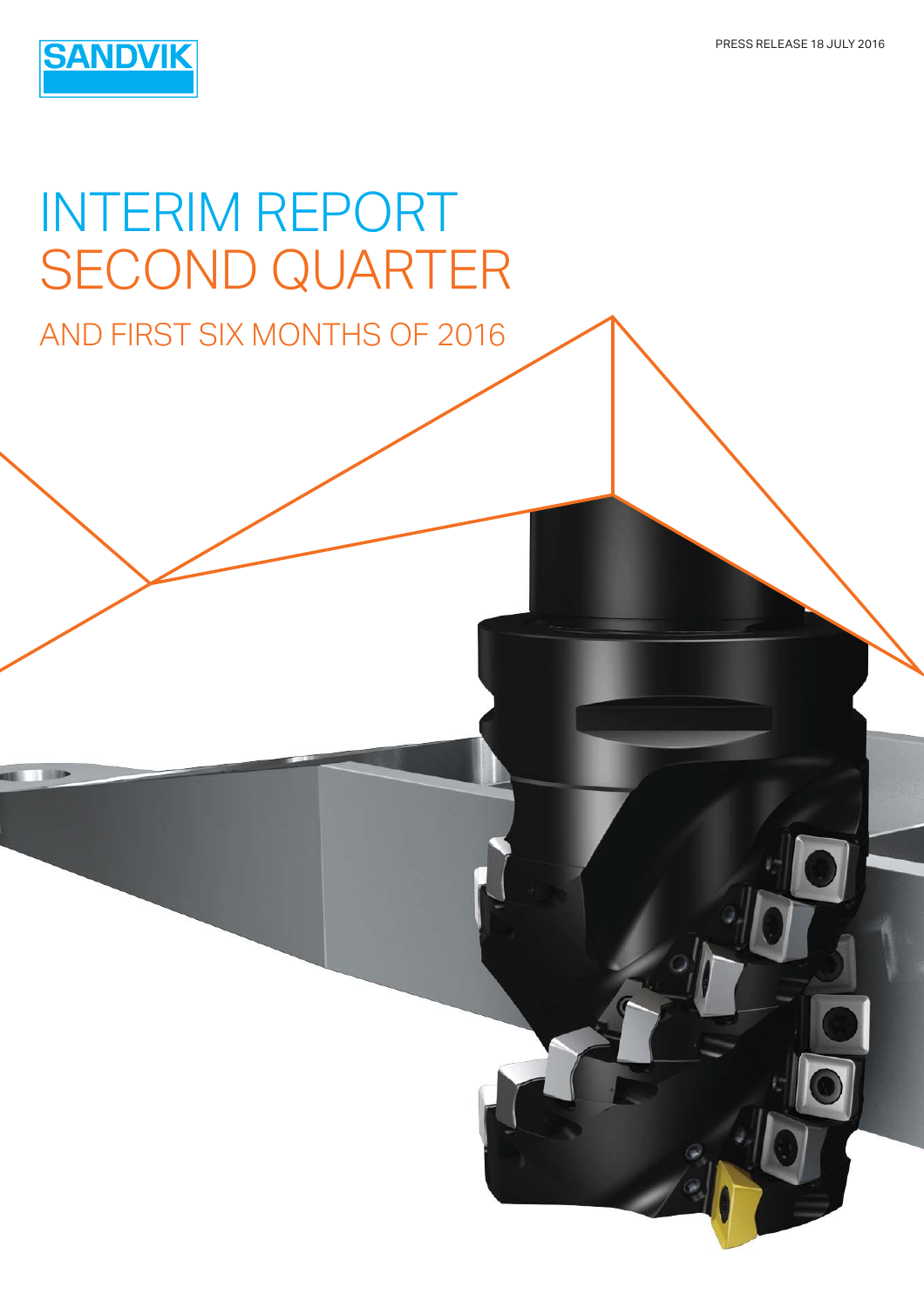## LEANER ORGANIZATION DRIVES PERFORMANCE IN MUTED MARKET CONDITIONS

CEO'S COMMENT: "I am pleased that earnings developed according to plan during the second quarter, and we succeeded in maintaining a stable operating margin, despite a muted market situation. In addition, changed exchange rates weighed on the reported operating margin by -1.1%-points," says Björn Rosengren, President and CEO of Sandvik.

"During the second quarter we made significant progress towards making Sandvik a more efficient company as we announced consolidation into three business areas; Sandvik Machining Solutions, Sandvik Mining and Rock Technology and Sandvik Materials Technology. We have moved accountability and responsibility to the product areas, the highest operating level, hence decisions will be taken closer to the customers, thus making Sandvik faster in its response to changed customer demand."

 "The strategy was presented at the well-attended Capital Markets Day, where we also announced new financial targets, suggesting improved operating profit, higher returns and strengthening of the balance sheet, while maintaining a generous dividend policy. I strongly believe that the change in operational set-up with higher accountability, transparency and speed will contribute to improved performance in Sandvik."

 "After the close of the second quarter we signed an agreement to divest the Mining Systems operations. An important step in consolidating Sandvik to focus on the core business."

 "Customers' order activity was generally cautious in the second quarter, and order intake and revenues declined by -4% year on year. However, growth in the two largest business areas, Sandvik Machining Solutions and Sandvik Mining, remained largely stable at flat and -2% respectively. The declines were material in the remaining three business areas. We saw weak demand in the energy segment among oil and gas-related customers. Underlying customer activity in the mining segment remained largely stable overall, with order intake for equipment declining slightly on tough comparables, while order intake for the aftermarket remained unchanged. Demand in the automotive and aerospace segments improved somewhat."

| <b>FINANCIAL OVERVIEW, MSEK</b>         | Q2 2015 | Q2 2016 | <b>CHANGE %</b> | Q1-Q2 2015 | Q1-Q2 2016 | <b>CHANGE %</b> |
|-----------------------------------------|---------|---------|-----------------|------------|------------|-----------------|
| <b>Continuing operations</b>            |         |         |                 |            |            |                 |
| Order intake <sup>1)</sup>              | 21766   | 19869   | $-4$            | 44 340     | 40 168     | $-5$            |
| Revenues <sup>1)</sup>                  | 22 200  | 20321   | $-4$            | 44 160     | 40 0 21    | $-5$            |
| Gross profit                            | 8636    | 7948    | -8              | 15975      | 15 5 6 2   | $-3$            |
| % of revenues                           | 38.9    | 39.1    |                 | 36.2       | 38.9       |                 |
| Operating profit                        | 2977    | 2705    | -9              | 4 1 7 6    | 5 1 1 8    | $+23$           |
| % of revenues                           | 13.4    | 13.3    |                 | 9.5        | 12.8       |                 |
| Adjusted operating profit <sup>2)</sup> | 2977    | 2705    | $-9$            | 5954       | 5 1 1 8    | $-14$           |
| % of revenues 2)                        | 13.4    | 13.3    |                 | 13.5       | 12.8       |                 |
| Profit after financial items            | 2452    | 2 2 8 7 | $-7$            | 3 1 7 2    | 4 2 8 3    | $+35$           |
| % of revenues                           | 11.0    | 11.3    |                 | 7.2        | 10.7       |                 |
| Profit for the period                   | 1803    | 1671    | $-7$            | 2370       | 3 1 2 6    | $+32$           |
| % of revenues                           | 8.1     | 8.2     |                 | 5.4        | 7.8        |                 |
| of which shareholders' interest         | 1810    | 1694    | $-6$            | 2382       | 3 1 5 4    | $+32$           |
| Earnings per share, SEK                 | 1.44    | 1.35    | $-6$            | 1.90       | 2.51       | $+32$           |
| Return on capital employed, %           | 12.1    | 11.1    |                 | 12.1       | 11.1       |                 |
| Cash flow from operations               | $+2766$ | $+2050$ | $-26$           | $+5436$    | $+3652$    | $-33$           |
| Net working capital, %                  | 29      | 28      |                 | 29         | 28         |                 |
| <b>Discontinued operations</b>          |         |         |                 |            |            |                 |
| Profit for the period                   | $-84$   | $-56$   | $+34$           | $-241$     | $-112$     | $+53$           |
| Earnings per share, SEK                 | $-0.06$ | $-0.04$ | $+34$           | $-0.19$    | $-0.09$    | $+53$           |
| <b>Group Total</b>                      |         |         |                 |            |            |                 |
| Profit for the period                   | 1719    | 1615    | $-6$            | 2 1 2 9    | 3 0 1 4    | $+42$           |
| Earnings per share, SEK                 | 1.38    | 1.31    | $-5$            | 1.71       | 2.42       | $+42$           |

*1) Change from the preceding year at fixed exchange rates for comparable units. 2) Operating profit adjusted for items affecting comparability of -1.8 billion SEK for the first quarter 2015.*

*Tables and calculations do not always agree exactly with the totals due to rounding Comparisons refer to the year-earlier period, unless stated otherwise For definitions see home.sandvik*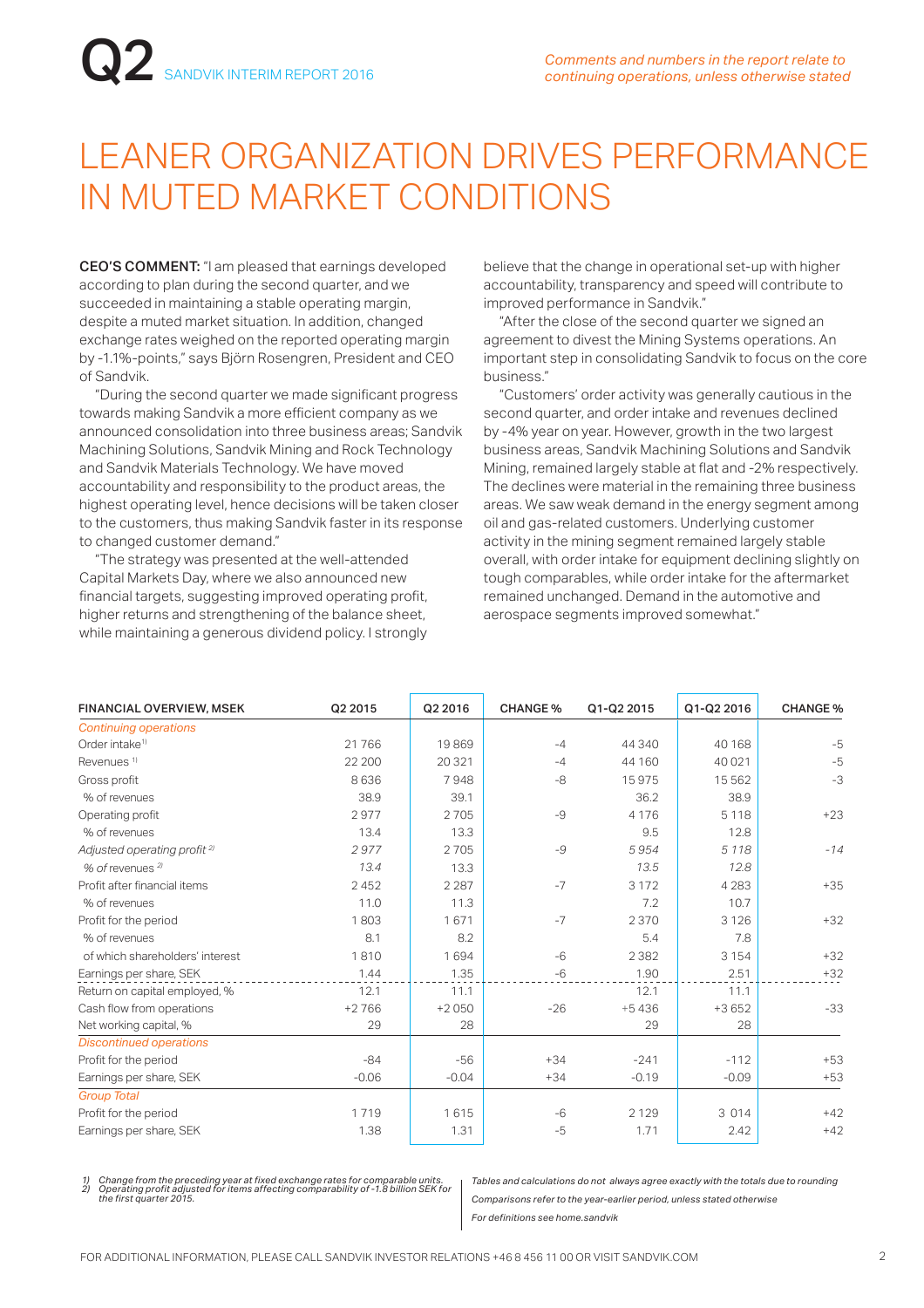## MARKET DEVELOPMENT AND EARNINGS

| Q <sub>2</sub>  | <b>ORDER INTAKE</b> | <b>REVENUES</b> |
|-----------------|---------------------|-----------------|
| Price/volume, % | $-4$                | -4              |
| Structure, %    | $+0$                | $+0$            |
| Currency, %     | -5                  | $-5$            |
| TOTAL, %        | -9                  | -8              |

*components must be multiplied to determine the total effect.*

In the second quarter, order intake declined by -4%, at fixed exchange rates for comparable units. Asia reported positive growth of 5% year on year. Europe remained largely stable at -1% while North America declined materially at -10%. The positive development in Asia was driven by good growth in Sandvik Mining as well as in Sandvik Materials Technology, which received one larger order for steam generator tubes for the nuclear segment. During the quarter, demand in the automotive segment improved slightly year on year, the aggregate of somewhat softer demand in North America and slight improvements in both Europe and Asia. The underlying customer activity in the aerospace segment improved. A small decline in order intake at fixed currency for comparable units was reported, for Sandvik Mining as order intake for equipment declined slightly on tough comparables in the year-earlier period, while order intake in the aftermarket business remained unchanged. Weak demand in the energy segment among oil and gas customers persisted with an adverse impact on the customer activity in the general engineering segment.

Changes in exchange rates had a negative impact of about -5% on both order intake and revenues.

### Adjusted operating profit declined by -9% year on year to 2,705 million SEK (2,977), however the operating margin remained largely stable at 13.3% (13.4), supported by ongoing efficiency measures however adversely impacted by changed exchange rates.

Total costs for sales and administration were reduced by -8% year on year, corresponding to -389 million SEK, as costs for administration were reduced by -15% and sales cost by -4%. The ratio to revenues remained unchanged at 22% (22).

Savings from the announced ongoing structural and other improvement programs amounted to 214 million SEK compared with the preceding year, including a reduction in sales and administration costs. High volatility and a weakened SEK against some of the major trading currencies was noted in the final part of the quarter, which reduced the total adverse currency impact. In total, the strengthening of the SEK against several trading currencies had an adverse impact of about -390 million SEK for the quarter (775). Changed metal prices positively impacted results by 9 million SEK (-80). The tax rate in the second quarter was 26.9% (26.4) for continuing operations, and the total tax rate for the Group was 27.6% (27.4) for the quarter.

#### REVENUES AND BOOK-TO-BILL



#### OPERATING PROFIT & RETURN



#### EARNINGS PER SHARE

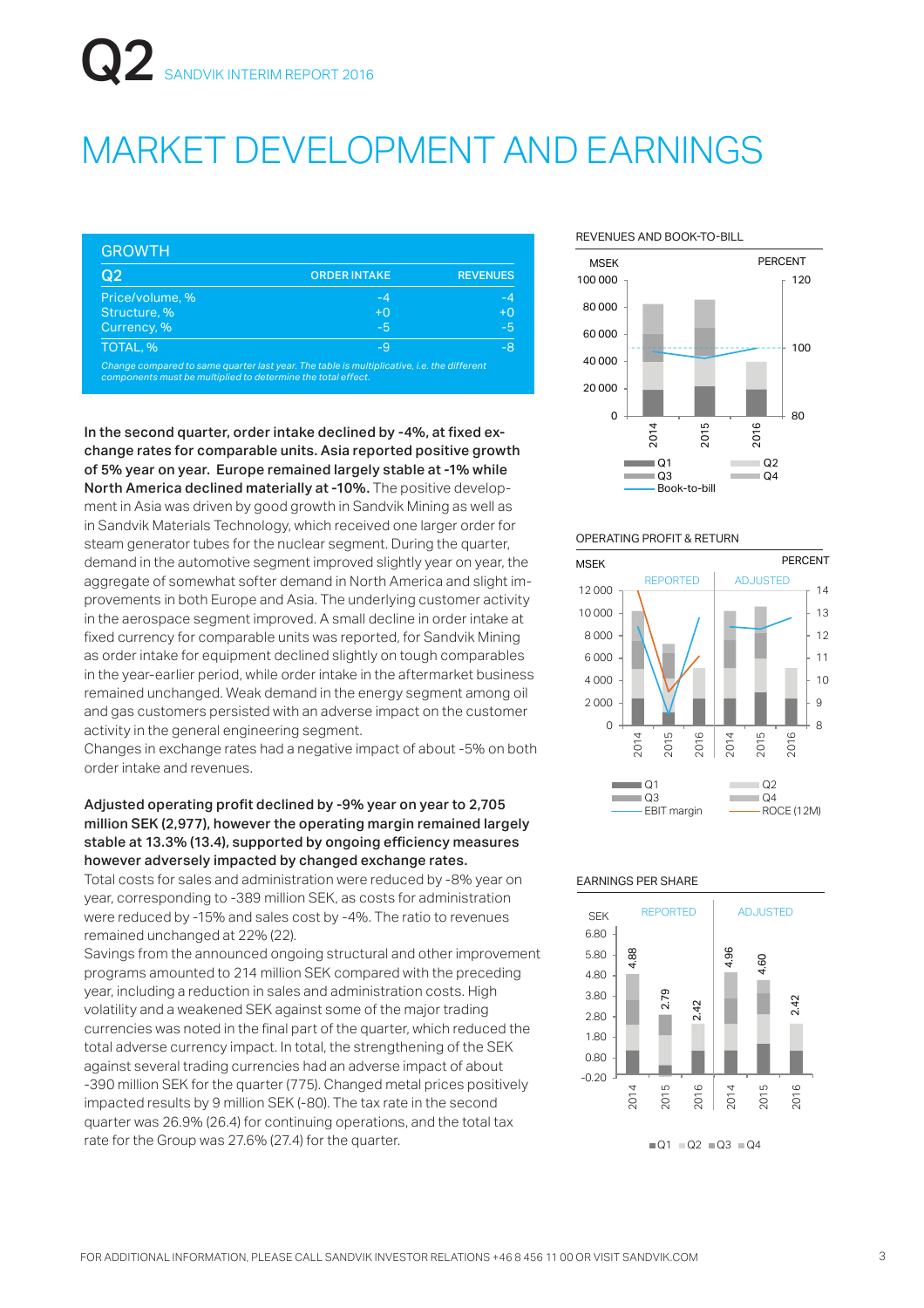# SANDVIK INTERIM REPORT 2016

## CASH FLOW AND BALANCE SHEET

Total assets for the Group decreased year on year primarily due to the impact of reduction in net working capital. Total assets remained largely stable compared with the preceding quarter.

Net working capital decreased by about 2.2 billion SEK year on year to a total of 23.3 billion SEK. The decrease was supported by the focused volume reduction of net working capital during 2015 and, to some extent, by the impact from changed exchange rates. Net working capital in relation to revenues was reduced to 28% (29). Compared with the preceding quarter, there was a seasonal build-up of net working capital.

Capital expenditure in the second quarter amounted to 920 million SEK (983), corresponding to 94% of scheduled depreciations. Investments are seasonally higher in the second half of the year.

Financial net debt amounted to 35.4 billion SEK in the second quarter, declining year on year (40.2), but higher in relation to the preceding quarter (33.2) as dividend of 3.1 billion SEK was distributed in the period. Consequently, the net debt to equity ratio was reduced year on year to 1.00 (1.2). Interest-bearing debt with short-term maturity accounted for 12% of total debt. The net pension liability was 6 billion SEK.

Cash flow from operations amounted to 2.1 billion SEK (2.8). The lower level of operating cash flow compared with the preceding year is primarily related to net working capital, in particularly accounts payables.

#### CASH FLOW FROM OPERATIONS



#### NET WORKING CAPITAL



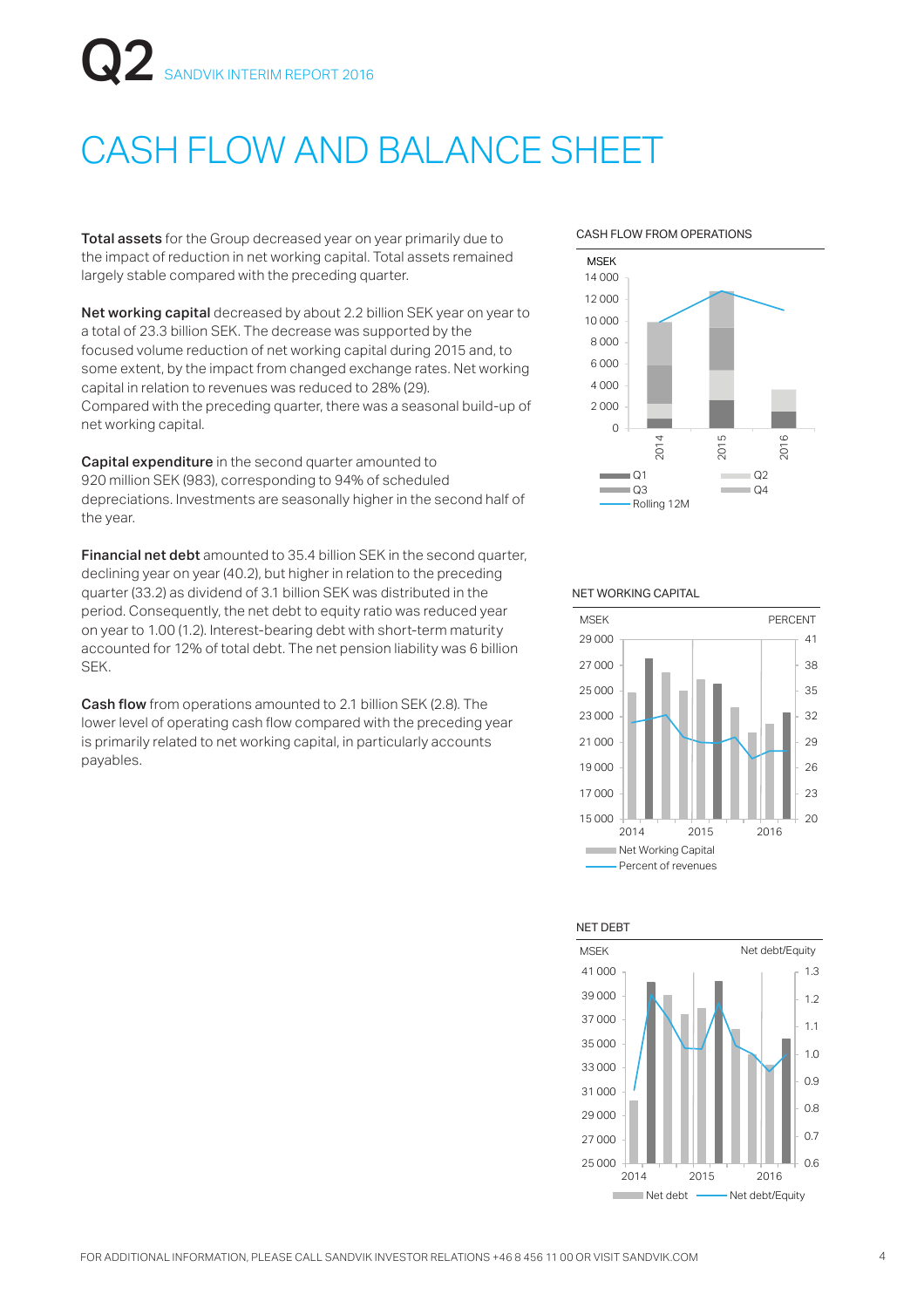# **Q2** SANDVIK INTERIM REPORT 2016

## SANDVIK MACHINING SOLUTIONS

### OUT OF NEGATIVE GROWTH **TERRITORY**

### EARNINGS GROWTH AND MARGIN **EXPANSION**

### CONTINUED TIGHT COST **CONTROL**

Demand in Europe improved by 4% year on year, while North America and Asia declined by -7% and -4%, respectively. Key differences in the market situation compared with the

year-earlier period:

- The positive growth in Europe was primarily driven by good development in the Eastern parts of the region. Western parts of Europe remained largely stable, although the UK declined due to lower activity in the energy and general engineering segments.
- Customer activity improved in the aerospace segment, as a result of overall positive development in Europe and Asia, while North America remained stable.
- Weak demand in the energy segment across the major geographical regions.
- Demand in the automotive segment improved, comprising a small improvement in Europe and Asia and a slight decline in North America, although the region remained at a high level.
- The overall business activity in Asia declined with adverse development in several countries, including China and Japan
- The number of working days impacted organic growth positively of about 2% on both order intake and revenues.

### Operating profit improved by 3% and operating margin reached 21.8% (20.4), including a negative impact on the margin of -0.7%-points from the impact of changed exchange rates.

Items impacting operating profit and margin:

- Tight cost control and improvement programs in all areas.
- A slight build-up of inventory ahead of the summer holiday period, compared with inventory reductions in the year-earlier period.

| Q2                                                                                                                                                               | <b>ORDER</b><br><b>INTAKE</b> | <b>REVENUES</b> |
|------------------------------------------------------------------------------------------------------------------------------------------------------------------|-------------------------------|-----------------|
| Price/volume, %                                                                                                                                                  | $+0$                          | -0              |
| Structure, %                                                                                                                                                     | $\overline{+}0$               | $+0$            |
| Currency, %                                                                                                                                                      | $-4$                          | $-4$            |
| TOTAL, %                                                                                                                                                         | -4                            | $-4$            |
| Change compared to same quarter last year.<br>The table is multiplicative, i.e. the different<br>components must be multiplied to determine the<br>total effect. |                               |                 |

- Changed exchange rates had a negative impact on operating profit of -127 million SEK (285).
- During the quarter, an additional three unit closure projects were finalized within the supply chain optimization program. Ongoing announced efficiency measures generated savings of 81 million SEK, year on year, yielding an annual run rate of 311 million SEK.

### ORDER INTAKE, REVENUES AND BOOK-TO-BILL



### OPERATING PROFIT AND RETURN



| <b>FINANCIAL OVERVIEW, MSEK</b> | Q2 2015 | Q2 2016 | <b>CHANGE %</b> | Q1-Q2 2015 | Q1-Q2 2016 | <b>CHANGE %</b> |
|---------------------------------|---------|---------|-----------------|------------|------------|-----------------|
| Order intake                    | 8355    | 8053    | $+0$ *          | 16951      | 16 103     | $-2^{*}$        |
| Revenues                        | 8339    | 8001    | $-0$ *          | 16777      | 15804      | $-3*$           |
| Operating profit                | 701     | 744     | $+3$            | 2830       | 3332       | $+18$           |
| % of revenues                   | 20.4    | 21.8    |                 | 16.9       | 21.1       |                 |
| Adjusted operating profit**     | 1701    | 1744    | $+3$            | 3510       | 3332       | -5              |
| % of revenues**                 | 20.4    | 21.8    |                 | 20.9       | 21.1       |                 |
| Return on capital employed, %   | 27.2    | 27.0    |                 | 27.2       | 27.0       |                 |
| Number of employees             | 18674   | 17594   | $-6$            | 18674      | 17594      | -6              |

*\* At fixed exchange rates for comparable units. \*\* Operating profit adjusted for items affecting comparability of -680 million SEK in Q1 2015 For definitions see home.sandvik*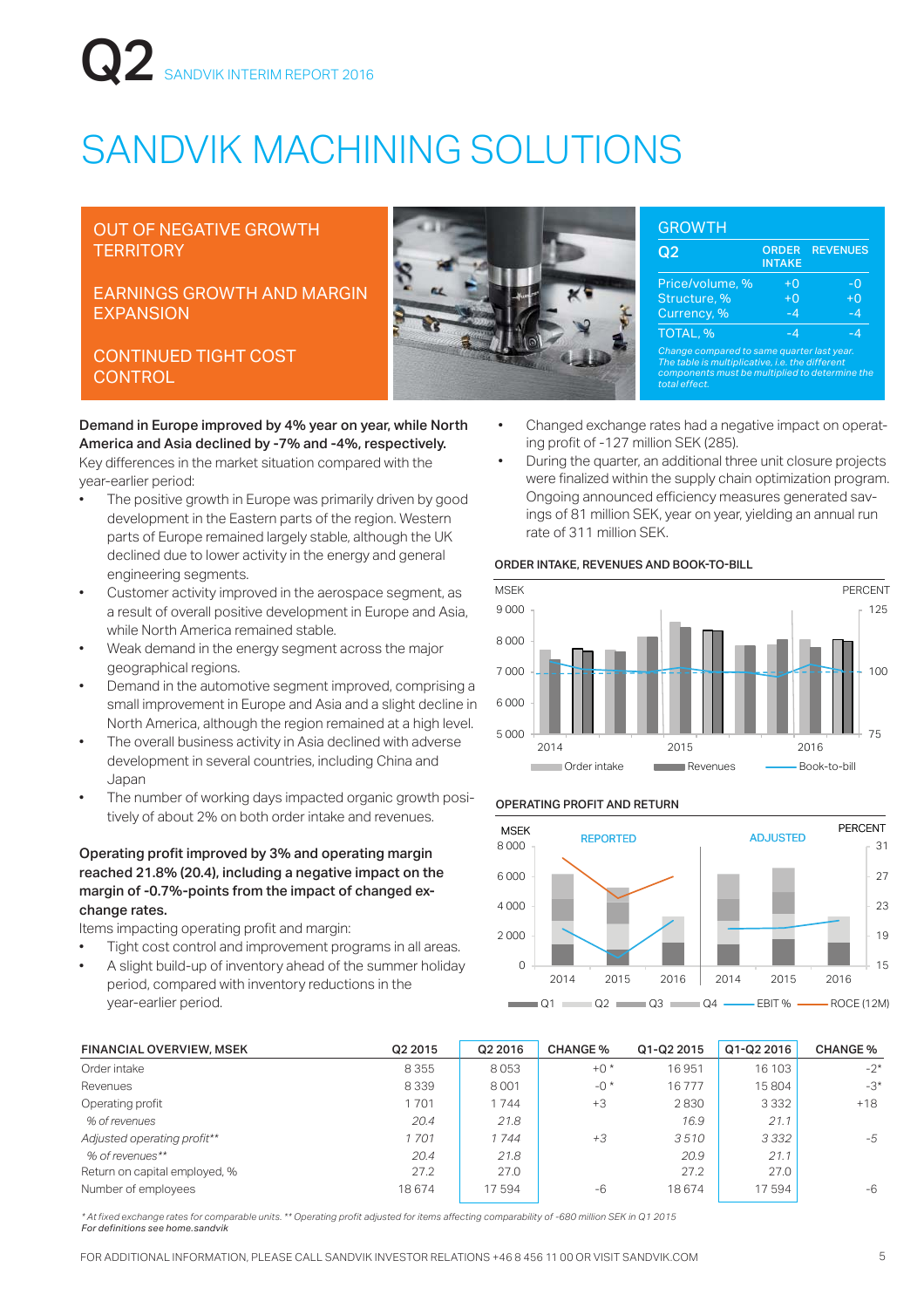# **Q2** SANDVIK INTERIM REPORT 2016

## SANDVIK MINING

LARGELY STABLE MARKETS POSITIVE BOOK-TO-BILL ONGOING EFFICIENCY MEASURES

year-earlier period:

environment.

stable.

change rates.

Organic order intake remained largely stable, at -2%, as overall customer activity remained relatively unchanged. Revenues were largely stable with organic growth at -1% year on year. A positive book-to-bill was reported. Key differences in the market situation compared with the

Significant declines in order intake in the important mining regions of Africa & Middle East, and North America offset positive development in other geographical regions. • Order intake declined slightly for mining equipment, on tough comparables, in a largely stable underlying market

Order intake remained stable for the aftermarket offering. • Europe, Australia and South America reported a positive development in revenues, while other regions declined. Revenues increased slightly for the equipment business,

Revenues from the aftermarket offering remained largely

Operating profit declined by -16%, and operating margin weakened to 14.2% (15.1), including a negative impact on the margin of -2%-points from the impact of changed ex-

Ongoing efficiency measures and tight cost control. • Changed exchange rates negatively impacted operating

Items impacting operating profit and margin:

profit by -194 million SEK (250).

supported by order intake in previous quarters.



| Q2                                                                                                                                                               | <b>ORDER</b><br><b>INTAKE</b> | <b>REVENUES</b> |
|------------------------------------------------------------------------------------------------------------------------------------------------------------------|-------------------------------|-----------------|
| Price/volume, %                                                                                                                                                  | -2                            | -1              |
| Structure, %                                                                                                                                                     | $+0$                          | $+0$            |
| Currency, %                                                                                                                                                      | -9                            | $-10$           |
| TOTAL, %                                                                                                                                                         | $-11$                         | $-11$           |
| Change compared to same quarter last year.<br>The table is multiplicative, i.e. the different<br>components must be multiplied to determine the<br>total effect. |                               |                 |

The ongoing supply chain optimization program phase II was completed and the savings amounted to 55 million SEK, year on year, yielding an annual run rate of 220 million SEK.

#### ORDER INTAKE, REVENUES AND BOOK-TO-BILL



#### OPERATING PROFIT AND RETURN



| <b>FINANCIAL OVERVIEW, MSEK</b> | Q2 2015 | Q2 2016 | <b>CHANGE %</b> | Q1-Q2 2015 | Q1-Q2 2016        | <b>CHANGE</b> % |
|---------------------------------|---------|---------|-----------------|------------|-------------------|-----------------|
| Order intake                    | 5840    | 5 2 0 5 | $-2*$           | 11450      | 9939              | $-5*$           |
| Revenues                        | 5710    | 5086    | $-1$ *          | 11 199     | 10039             | $-1*$           |
| Operating profit                | 860     | 720     | $-16$           | 1075       | 1405              | $+31$           |
| % of revenues                   | 15.1    | 14.2    |                 | 9.6        | 14.0              |                 |
| Adjusted operating profit**     | 860     | 720     | $-16$           | 1700       | 1 405             | $-17$           |
| % of revenues**                 | 15.1    | 14.2    |                 | 15.2       | 14.0              |                 |
| Return on capital employed, %   | 17.8    | 23.5    |                 | 17.8       | 23.5 <sub>1</sub> |                 |
| Number of employees             | 10420   | 10 305  | $-1$            | 10420      | 10 305            | -1              |

*\* At fixed exchange rates for comparable units. \*\* Operating profit adjusted for items affecting comparability of -626 million SEK in Q1 2015. For definitions see home.sandvik*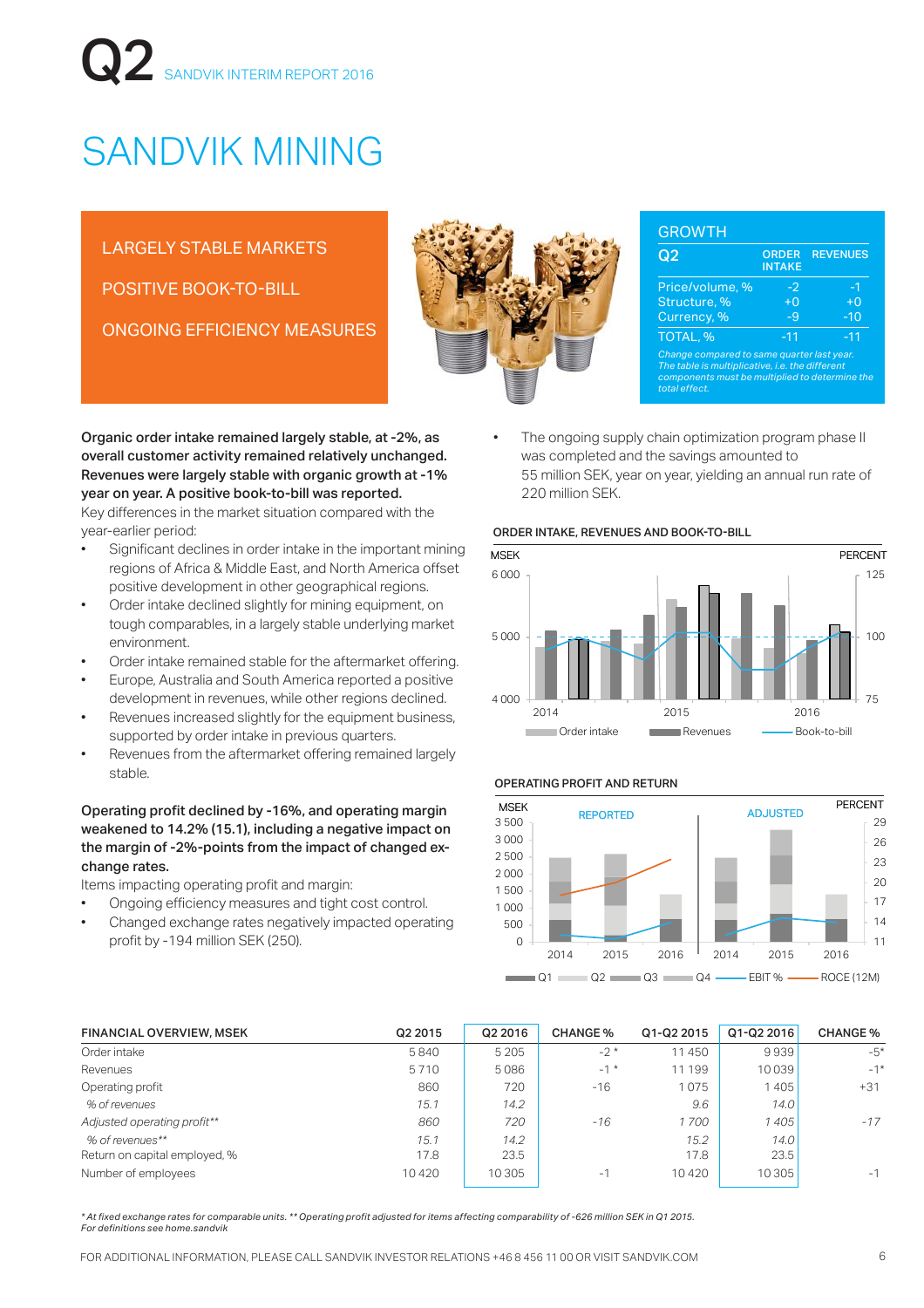## SANDVIK MINING

### CONTINUING OPERATIONS

| <b>FINANCIAL OVERVIEW, MSEK</b> | Q2 2015 | Q2 2016 | <b>CHANGE %</b> | Q1-Q2 2015 | Q1-Q2 2016 | <b>CHANGE</b> % |
|---------------------------------|---------|---------|-----------------|------------|------------|-----------------|
| Order intake                    | 5840    | 5 2 0 5 | $-2*$           | 11450      | 9939       | $-5*$           |
| Revenues                        | 5710    | 5086    | $-1$ *          | 11 199     | 10039      | $-1*$           |
| Operating profit                | 860     | 720     | $-16$           | 075        | 405        | $+31$           |
| % of revenues                   | 15.1    | 14.2    |                 | 9.6        | 14.0       |                 |
| Adjusted operating profit**     | 860     | 720     | $-16$           | 1 700      | 405        | $-17$           |
| % of revenues**                 | 15.1    | 14.2    |                 | 15.2       | 14.0       |                 |

*\* At fixed exchange rates for comparable units. \*\* Operating profit adjusted for items affecting comparability of -626 million SEK in Q1 2015.* 

### DISCONTINUED OPERATIONS

| <b>FINANCIAL OVERVIEW, MSEK</b> | Q2 2015 | Q2 2016 | <b>CHANGE %</b> | Q1-Q2 2015 | Q1-Q2 2016 | <b>CHANGE %</b> |
|---------------------------------|---------|---------|-----------------|------------|------------|-----------------|
| Order intake                    | 977     | 273     | $-70*$          | 570        | 1435       | $-1*$           |
| Revenues                        | 1198    | 715     | $-35*$          | 2572       | 1435       | $-37*$          |
| Operating profit                | $-74$   | $-55$   | $+25$           | $-221$     | $-110$     | $+50$           |
| % of revenues                   | $-6.2$  | $-7.8$  |                 | $-8.6$     | $-7.7$     |                 |
| Adjusted operating profit**     | $-74$   | -55     | $+25$           | $-117$     | $-110$     | $+6$            |
| % of revenues**                 | $-6.2$  | $-7.8$  |                 | $-4.5$     | $-7.7$     |                 |

*\* At fixed exchange rates for comparable units. \*\* Operating profit adjusted for items affecting comparability of -104 million SEK in Q1 2015.* 

The underlying market for Mining Systems (discontinued operations) remained challenging as customers continued to postpone projects. As a consequence, price pressure remained tangible. Order intake declined by -70% year on year and revenues declined by -35% year on year at fixed exchange rates for comparable units.

After the close of the second quarter Sandvik has signed an agreement to divest its Mining Systems operations.

The operating loss amounted to -55 million SEK. Changed exchange rates impacted earnings positively by about 15 million SEK.

### SANDVIK MINING TOTAL

| <b>FINANCIAL OVERVIEW, MSEK</b> | Q2 2015 | Q2 2016 | <b>CHANGE %</b> | Q1-Q2 2015 | Q1-Q2 2016 | <b>CHANGE</b> % |
|---------------------------------|---------|---------|-----------------|------------|------------|-----------------|
| Order intake                    | 6817    | 5478    | $-12*$          | 13020      | 11 374     | $-4*$           |
| Revenues                        | 6908    | 5802    | $-7*$           | 13771      | 11 474     | $-8*$           |
| Operating profit                | 786     | 664     | $-15$           | 854        | 295        | $+52$           |
| % of revenues                   | 11.4    | 11.4    |                 | 6.2        | 11.3       |                 |
| Adjusted operating profit**     | 786     | 664     | $-15$           | 1584       | 1 295      | $-18$           |
| % of revenues**                 | 11.4    | 11.4    |                 | 11.5       | 11.3       |                 |

*\* At fixed exchange rates for comparable units. \*\* Operating profit adjusted for items affecting comparability of -730 million SEK in Q1 2015.*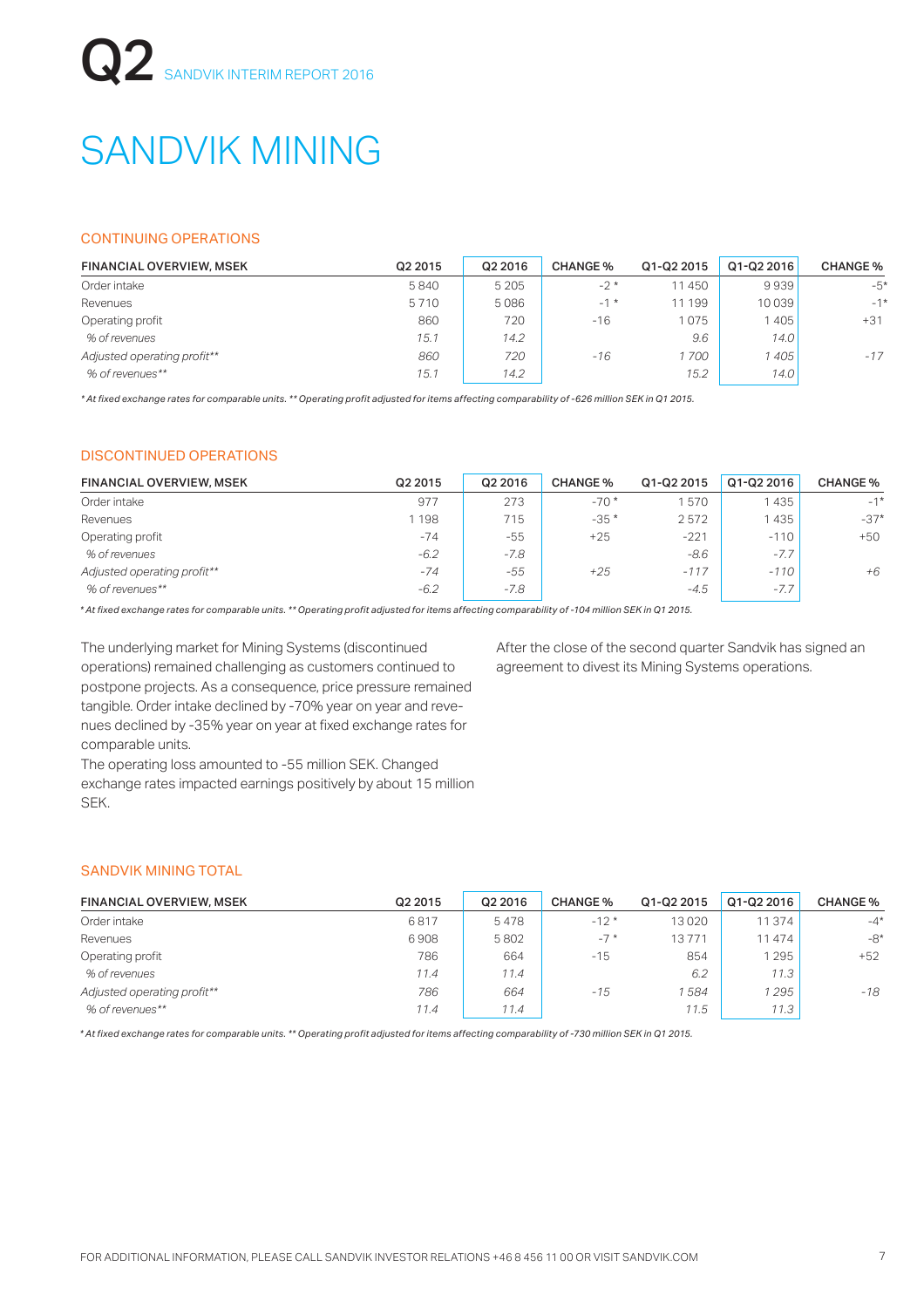# SANDVIK INTERIM REPORT 2016

## SANDVIK MATERIALS TECHNOLOGY

### CONTINUED UNCERTAINTY IN OIL AND GAS

LARGER NUCLEAR ORDER BOOKED

MITIGATION ACTIONS ONGOING *Change compared to same quarter last year.* 



| Q2                                                                                                                                                               | <b>ORDER</b><br><b>INTAKE</b> | <b>REVENUES</b> |
|------------------------------------------------------------------------------------------------------------------------------------------------------------------|-------------------------------|-----------------|
| Price/volume, %                                                                                                                                                  | -8                            | -6              |
| Structure, %                                                                                                                                                     | O                             |                 |
| Currency, %                                                                                                                                                      | $-2$                          | -1              |
| TOTAL, %                                                                                                                                                         | $-10$                         | -7              |
| Change compared to same quarter last year.<br>The table is multiplicative, i.e. the different<br>components must be multiplied to determine the<br>total effect. |                               |                 |

Order intake declined by -8% in a challenging market environment, at fixed exchange rates for comparable units, including adverse impact of -7% from lower alloy surcharges, primarily related to Nickel.

Key differences in the market situation compared with the year-earlier period:

- Somewhat higher activity among nuclear customers was noted. One large order for steam generator tubes was received from the nuclear industry in Asia, at a value of about 200 million SEK.
- Order cancellations of about 90 million SEK were received due to customers re-prioritizing amongst ongoing projects, as well as geo-political reasons.
- Demand for the more standardized tubular offering continued to be challenging, due to increased competition and price pressure, as companies active in the tubular area sought to replace lost volumes in the oil and gas industry with volumes in adiacent segments.
- Demand for wire products declined, primarily due to weak demand for welding products in the energy segment.

### The reported operating margin was 8.8% (7.9) and the underlying operating margin – excluding the impact of metal price  $effects - was 8.5% (10.1).$

Items impacting operating profit and margin:

- The ongoing program to mitigate the effects from the subdued market climate progressed, including continued personnel reduction.
- Changed exchange rates had a negative impact of -25 million SEK (90) on operating profit.
- Changed metal prices had a positive impact of 9 million SEK (-80) on operating profit.
- Slight inventory reductions affected the operating margin negatively, in contrast to the inventory build-up in the year-earlier period.
- Savings from announced restructuring programs amounted to 30 million SEK, year on year, yielding an annual run rate of 127 million SEK.

### ORDER INTAKE, REVENUES AND BOOK-TO-BILL



#### OPERATING PROFIT AND RETURN



| <b>FINANCIAL OVERVIEW, MSEK</b> | Q2 2015 | Q2 2016 | <b>CHANGE %</b> | Q1-Q2 2015 | Q1-Q2 2016 | <b>CHANGE %</b> |
|---------------------------------|---------|---------|-----------------|------------|------------|-----------------|
| Order intake                    | 3054    | 2753    | -8*             | 6779       | 6 2 4 2    | $-7*$           |
| Revenues                        | 3639    | 3 3 8 9 | $-6*$           | 7351       | 6620       | $-9*$           |
| Operating profit                | 286     | 297     | $+4$            | 386        | 514        | $+33$           |
| % of revenues                   | 7.9     | 8.8     |                 | 5.3        | 7.8        |                 |
| Adjusted operating profit**     | 286     | 297     | $+4$            | 651        | 514        | $-21$           |
| % of revenues**                 | 7.9     | 8.8     |                 | 8.9        | 7.8        |                 |
| Return on capital employed, %   | 8.7     | 1.1     |                 | 8.7        | 1.1        |                 |
| Number of employees             | 6766    | 6504    | $-4$            | 6766       | 6504       | $-4$            |
|                                 |         |         |                 |            |            |                 |

*\* At fixed exchange rates for comparable units. \*\* Operating profit adjusted for items affecting comparability of -265 million SEK in Q1 2015. For definitions see home.sandvik*

FOR ADDITIONAL INFORMATION, PLEASE CALL SANDVIK INVESTOR RELATIONS +46 8 456 11 00 OR VISIT SANDVIK.COM 8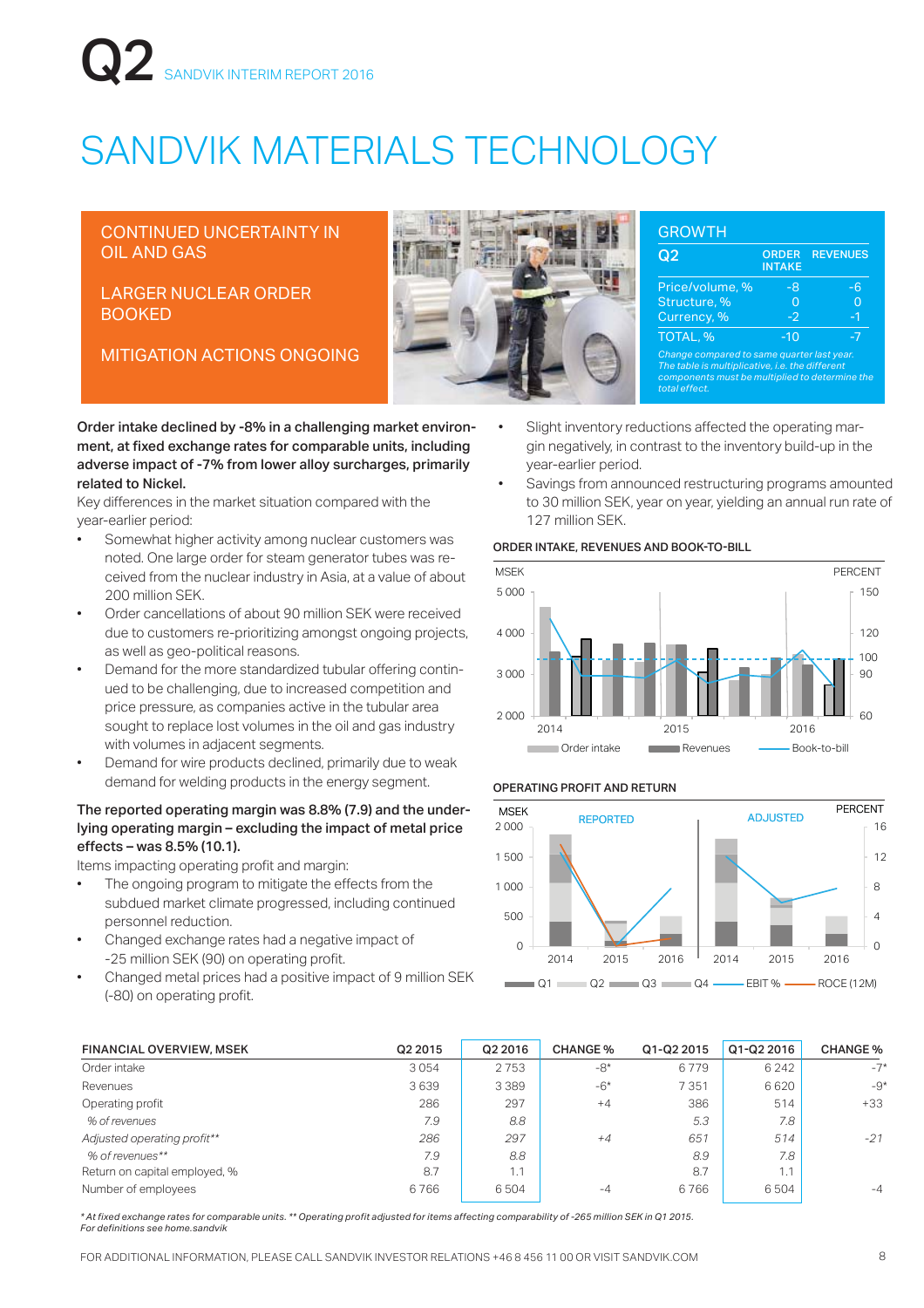# **Q2** SANDVIK INTERIM REPORT 2016

# SANDVIK CONSTRUCTION

### LARGELY STABLE MARKETS

EARNINGS AND MARGIN DETERIORATED



| Q2                                                                                                                                                               | <b>ORDER</b><br><b>INTAKE</b> | <b>REVENUES</b> |
|------------------------------------------------------------------------------------------------------------------------------------------------------------------|-------------------------------|-----------------|
| Price/volume, %                                                                                                                                                  | $-13$                         | -5              |
| Structure, %                                                                                                                                                     | $\overline{+}0$               | $+0$            |
| Currency, %                                                                                                                                                      | -5                            | -4              |
| TOTAL, %                                                                                                                                                         | $-17$                         | -9              |
| Change compared to same quarter last year.<br>The table is multiplicative, i.e. the different<br>components must be multiplied to determine the<br>total effect. |                               |                 |

Underlying market conditions were largely unchanged to slightly negative. Reported order intake declined organically by -13%. However, adjusted for one larger order received in the year-earlier period, the decline in order intake was -6%. Revenues declined by -5% at fixed exchange rates for comparable units.

Key differences in the market situation compared with the year-earlier period:

- The underlying market environment deteriorated for mobile crushers, while remaining largely stable for the rest of the product offerings.
- Order intake developed positively in Europe and North America.
- Australian growth rates were impacted by tough comparables for the year-earlier period, and on comparable basis, the decline was limited to -2%.
- Within the Asia region, India noted positive growth, while China weighed on the region as a whole.

### Operating profit and margin deteriorated year on year and amounted to 48 million SEK (151) and 2.3% (6.6) respectively.

Items impacting operating profit and margin:

- Adverse impact from mix within the aftermarket business and underutilization of fixed costs.
- Earnings were adversely impacted by costs related to ending cooperation with a dealer and some legal fees.
- Changed exchange rates had a negative impact of -15 million SEK (100) on operating profit.

The earlier completed supply chain optimization program generated savings amounting to 23 million SEK, year on year, yielding an annual run rate of 92 million SEK.

### ORDER INTAKE, REVENUES AND BOOK-TO-BILL



### OPERATING PROFIT AND RETURN



| <b>FINANCIAL OVERVIEW, MSEK</b> | Q2 2015 | Q2 2016 | <b>CHANGE %</b> | Q1-Q2 2015 | Q1-Q2 2016       | <b>CHANGE %</b> |
|---------------------------------|---------|---------|-----------------|------------|------------------|-----------------|
| Order intake                    | 2 3 4 8 | 1951    | $-13*$          | 4724       | 4038             | $-11*$          |
| Revenues                        | 2 2 8 3 | 2070    | $-5*$           | 4426       | 4015             | $-5*$           |
| Operating profit                | 151     | 48      | $-68$           | 57         | 132 <sub>1</sub> | $+133$          |
| % of revenues                   | 6.6     | 2.3     |                 | 1.3        | 3.3              |                 |
| Adjusted operating profit**     | 151     | 48      | -68             | 217        | 132              | $-39$           |
| % of revenues**                 | 6.6     | 2.3     |                 | 4.9        | 3.3              |                 |
| Return on capital employed, %   | 1.1     | 2.0     |                 | 1.1        | 2.01             |                 |
| Number of employees             | 2967    | 2908    | $-2$            | 2967       | 2908             | $-2$            |
|                                 |         |         |                 |            |                  |                 |

*\* At fixed exchange rates for comparable units. \*\* Operating profit adjusted for items affecting comparability of -160 million SEK in Q1 2015. For definitions see home.sandvik*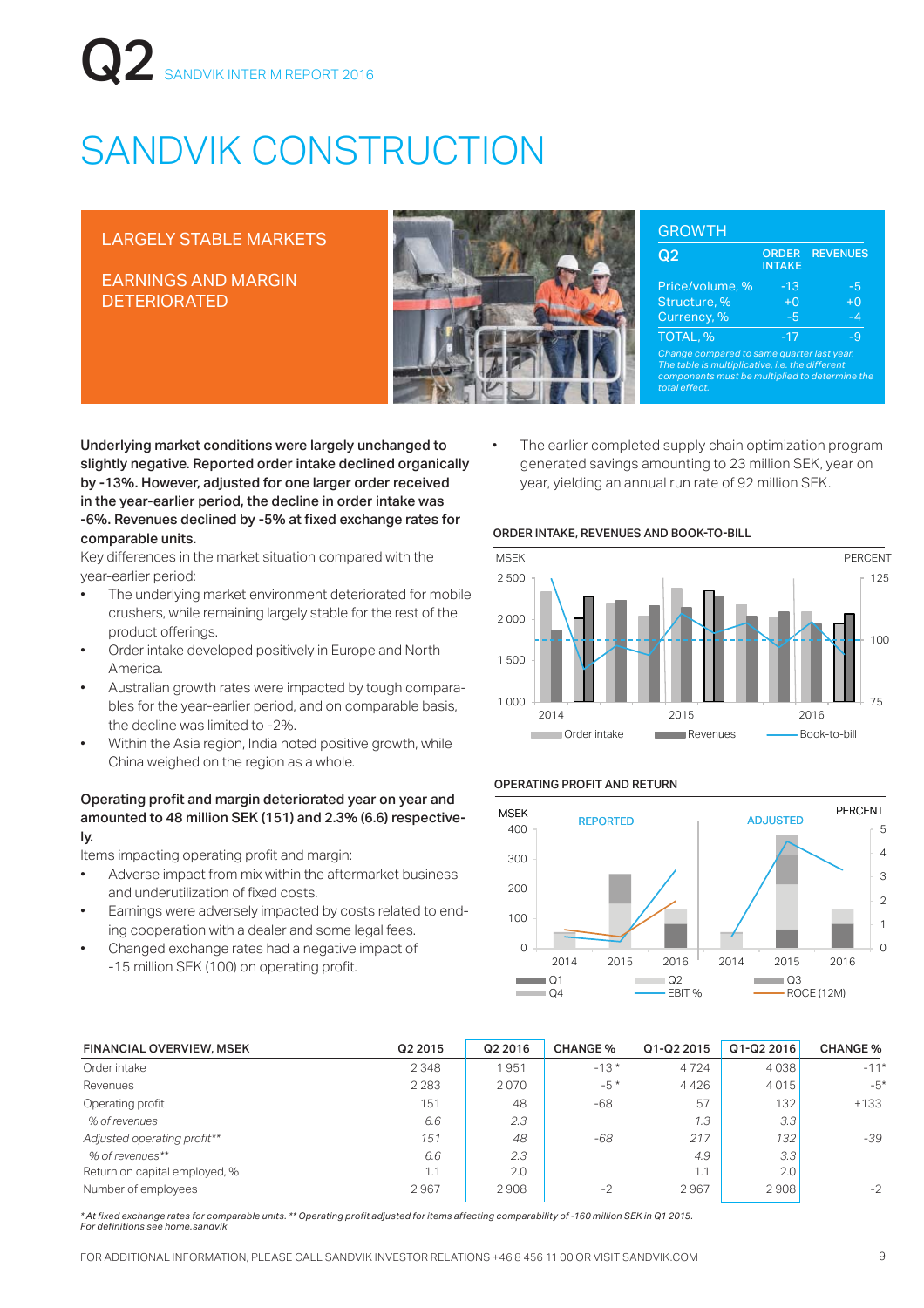# SANDVIK INTERIM REPORT 2016

# SANDVIK VENTURE

POSITIVE BOOK-TO-BILL

CHALLENGING MARKETS

UNDER-UTILIZATION IMPACTED EARNINGS



| Q2                                                                                                                                                               | <b>ORDER</b><br><b>INTAKE</b> | <b>REVENUES</b> |
|------------------------------------------------------------------------------------------------------------------------------------------------------------------|-------------------------------|-----------------|
| Price/volume, %                                                                                                                                                  | $-10$                         | $-19$           |
| Structure, %                                                                                                                                                     | $+1$                          | $+1$            |
| Currency, %                                                                                                                                                      | -3                            | -3              |
| TOTAL, %                                                                                                                                                         | $-12$                         | $-21$           |
| Change compared to same quarter last year.<br>The table is multiplicative, i.e. the different<br>components must be multiplied to determine the<br>total effect. |                               |                 |

Markets were challenging and three of four product areas reported a negative development in order intake. Organic order intake and revenues declined by -10% and -19%, respectively, implying a positive book-to-bill of 1.1.

Key differences in the market situation compared with the year-earlier period:

- Drilling and Completions: weak customer activity in the energy segment triggered a significant decline in order intake and revenues.
- Hyperion: weak markets in the energy segment in addition to generally muted industrial growth hampered demand. Organic order intake and revenues declined.
- Process Systems: organic order intake improved year on year, driven primarily by good development in the project business for industrial processing in Europe, resulting in a positive book-to-bill. Organic revenues declined.
- Wolfram: positive book-to-bill was reported in the period. Stable demand for tonnage (volume) was noted, although this was more than offset by the deterioration in tungsten market prices year on year. In total, organic order intake and revenues declined.

### Earnings and operating margin were adversely impacted by significant under-absorption of cost base due to a decline in invoiced volumes.

Items impacting operating profit and margin:

- Operating earnings declined in all business units.
- Operating margin improved in both Hyperion and Wolfram, supported by efficiency measures. However, operating margin deteriorated in Process Systems and Drilling and Completions, impacted by negative organic growth.
- Price pressure in Drilling and Completions and Wolfram.
- The announced ongoing savings initiatives were completed and savings amounted to 7 million SEK, year on year, yielding an annual run rate of 29 million SEK.
	- Changed exchange rates had a positive impact on operating profit of about 20 million SEK (40).

### ORDER INTAKE, REVENUES AND BOOK-TO-BILL



### OPERATING PROFIT AND RETURN



| <b>FINANCIAL OVERVIEW, MSEK</b> | Q2 2015 | Q2 2016 | <b>CHANGE %</b> | Q1-Q2 2015 | Q1-Q2 2016 | <b>CHANGE %</b> |
|---------------------------------|---------|---------|-----------------|------------|------------|-----------------|
| Order intake                    | 2 1 6 5 | 901     | $-10*$          | 4427       | 3837       | $-12*$          |
| Revenues                        | 2 2 2 6 | 1768    | $-19*$          | 4397       | 3531       | $-18*$          |
| Operating profit                | 210     | 112     | $-47$           | 402        | 207        | $-49$           |
| % of revenues                   | 9.5     | 6.3     |                 | 9.1        | 5.9        |                 |
| Adjusted operating profit**     | 210     | 112     | $-47$           | 412        | 207        | -50             |
| % of revenues**                 | 9.5     | 6.3     |                 | 9.4        | 5.9        |                 |
| Return on capital employed, %   | 6.5     | 2.5     |                 | 6.5        | 2.5        |                 |
| Number of employees             | 4050    | 3605    | $-11$           | 4050       | 3605       | $-11$           |
|                                 |         |         |                 |            |            |                 |

*\* At fixed exchange rates for comparable units. \*\* Operating profit adjusted for items affecting comparability of -10 million SEK in Q1 2015. For definitions see home.sandvik*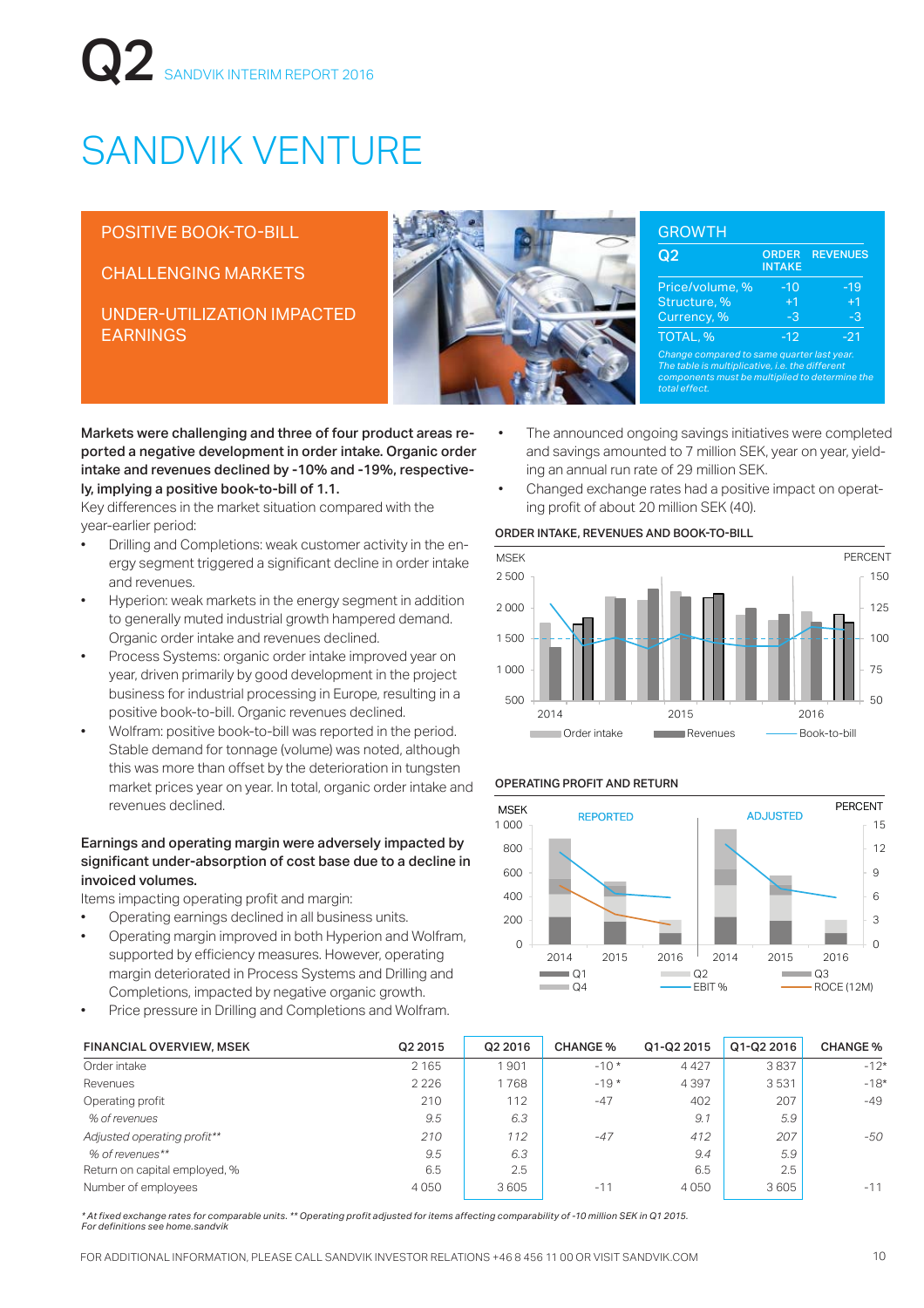# **Q2** SANDVIK INTERIM REPORT 2016

### PARENT COMPANY

The parent company's revenues after the second quarter of 2016 amounted to 7,848 million SEK (8,346) and the operating result was 45 million SEK (-788). Income from shares in Group companies consists primarily of dividends and Group contributions from these and amounted to 860 million SEK (775) after

the second quarter. Interest-bearing liabilities, less cash and cash equivalents and interest-bearing assets, amounted to 12,289 million SEK (11,501). Investments in property, plant and machinery amounted to 334 million SEK (370).

### FIRST SIX MONTHS OF 2016

Demand for Sandvik's products during the first six months of 2016 declined compared with the year-earlier-period with organic growth in order intake and revenues reported at -5%, primarily adversely impacted by lower business activity in the oil and gas segment, which to some extent also indirectly impact the general engineering segment. Impact from changed exchange rates had an adverse impact of -4% on order intake and -5% on revenues. Sandvik's order intake amounted to 40,168 million SEK (44,340), and revenues were 40,021 million SEK (44,160), implying a book-to-bill ratio of 1.

Adjusted operating profit was 5,118 million SEK (5,954) and the adjusted operating margin was 12.8% (13.5), adversely impacted by -765 million SEK (1,500) due to changed exchange rates. Changed metal prices had a negative impact of -97 million SEK (-85). Net financial items amounted to -835 million SEK (-1,004) and the profit after financial items was 4,283 million SEK (3,172). The tax rate was 27.0% (25.3) for continuing operations and 27.7% for the Group (27.3). Profit for the period amounted to 3,126 million SEK (2,370). Earnings per share for the Group amounted to 2.42 SEK (1.71). Cash flow from operations reached 3,652 million SEK (5,436).

### ACQUISITIONS AND DIVESTMENTS

### ACQUISITIONS DURING THE MOST RECENT 12-MONTH PERIOD

|                                           | COMPANY/UNIT        | CLOSING DATE      | ANNUAL REVENUE, MSEK | NO OF EMPLOYEES |
|-------------------------------------------|---------------------|-------------------|----------------------|-----------------|
| Sandvik Machining Solutions Prometec GmbH |                     | 25 January 2016   | 48                   |                 |
| Sandvik Venture                           | SGL Technology B.V. | 15 September 2015 | 6C                   |                 |

DIVESTMENTS DURING THE MOST RECENT 12-MONTH PERIOD No divestments in the period.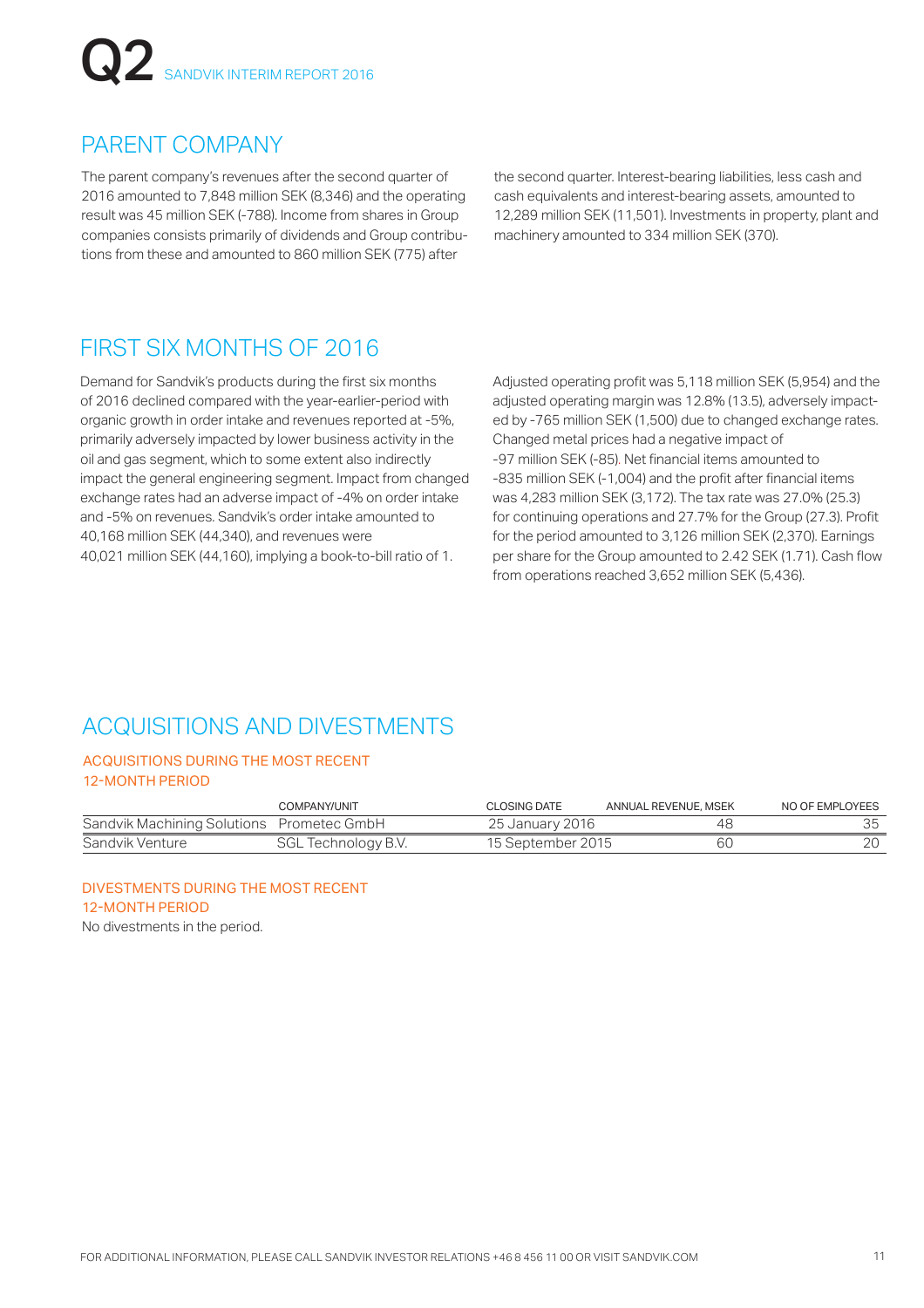### SIGNIFICANT EVENTS

– On 16 March Sandvik announced it will merge its Sandvik Mining and Sandvik Construction operations into one business area – Sandvik Mining and Rock Technology.

Sandvik Mining and Rock Technology's operations will have a decentralized business model with separate product areas based on the product offerings. Each product area will have full responsibility and accountability for its respective business.

The new structure was taken into effect as from 1 July 2016 and Lars Engström, is the President of Sandvik Mining and Rock Technology business area.

– On 3 May Sandvik announced it will consolidate to three business areas by reorganizing its operations in Sandvik Venture. This includes:

- moving Wolfram (Wolfram Bergbau und Hütten) and two selected production sites from Sandvik Hyperion into Sandvik Machining Solutions.
- moving Sandvik Drilling and Completions (Varel) into Sandvik Mining and Rock Technology
- Sandvik Process Systems and Sandvik Hyperion, excluding the two sites to be merged into Sandvik Machining Solutions, are identified as non-strategic operations and will remain in Sandvik Venture, now to be labeled other operations. Over time, Sandvik has the ambition of exiting from these businesses, although the process is yet to be initiated.

The new structure took effect from 1 July 2016.

For details, see the press release from 3 May 2016 on the website, home.sandvik

– On 24 May Sandvik hosted a Capital Markets Day where management presented the strategy as well as announcing new financial targets up until 2018:

- EBIT growth CAGR1 ≥7% 2015-2018
- ROCE improvement ≥3%-pts. 2015-2018
- Net gearing, Net debt/Equity <0.8
- Dividend pay-out ratio 50% of reported earnings per share 1 Compound Annual Growth Rate

See details in the press release from 24 May 2016 as well as definitions, on the website, home.sandvik

– On 18 July, after the close of the second quarter, Sandvik signed an agreement to divest its Mining Systems operations, reported in the Sandvik income statement as discontinued operations, to the private equity company CoBe Capital. Sandvik will maintain ownership of ongoing projects close to finalization.

The closing of the transaction is expected during the fourth quarter of 2016, subject to the satisfaction of certain conditions precedent. The parties have agreed not to disclose the purchase price.

The transaction entails a capital loss of -800 million SEK impacting the result of Sandvik's discontinued operations for the third quarter of 2016. The capital loss includes a negative cash flow impact of -600 million SEK, primarily in conjunction with the closing of the deal.

The intention to divest Mining Systems was first communicated through a press release 1 October 2015, see website home. sandvik.

## **GUIDANCE**

Guidance below relates to continuing operations. Sandvik does not provide a market outlook or business performance forecasts. However, guidance relating to certain non-operational key figures considered useful when modeling financial outcomes is provided in the table below:

| <b>CAPEX</b>               | Estimated at below 4.1 billion SEK for 2016                                                                                                                                                                                                 |
|----------------------------|---------------------------------------------------------------------------------------------------------------------------------------------------------------------------------------------------------------------------------------------|
| <b>CURRENCY EFFECTS</b>    | Based on currency rates at end-June 2016, it is estimated that operating profit for the third quarter of 2016 will be<br>impacted by transaction and translation currency effects of about -100 million SEK, compared with the year-earlier |
| <b>METAL PRICE EFFECTS</b> | In view of currency rates, stock levels and metal prices at the end of June 2016, it is estimated that operating profit for<br>the third quarter of 2016 will be impacted by about +30 million SEK                                          |
| <b>NET FINANCIAL ITEMS</b> | Estimated at between -1.7 and -1.9 billion SEK in 2016                                                                                                                                                                                      |
| <b>TAX RATE</b>            | Estimated at about 26% - 28% for 2016                                                                                                                                                                                                       |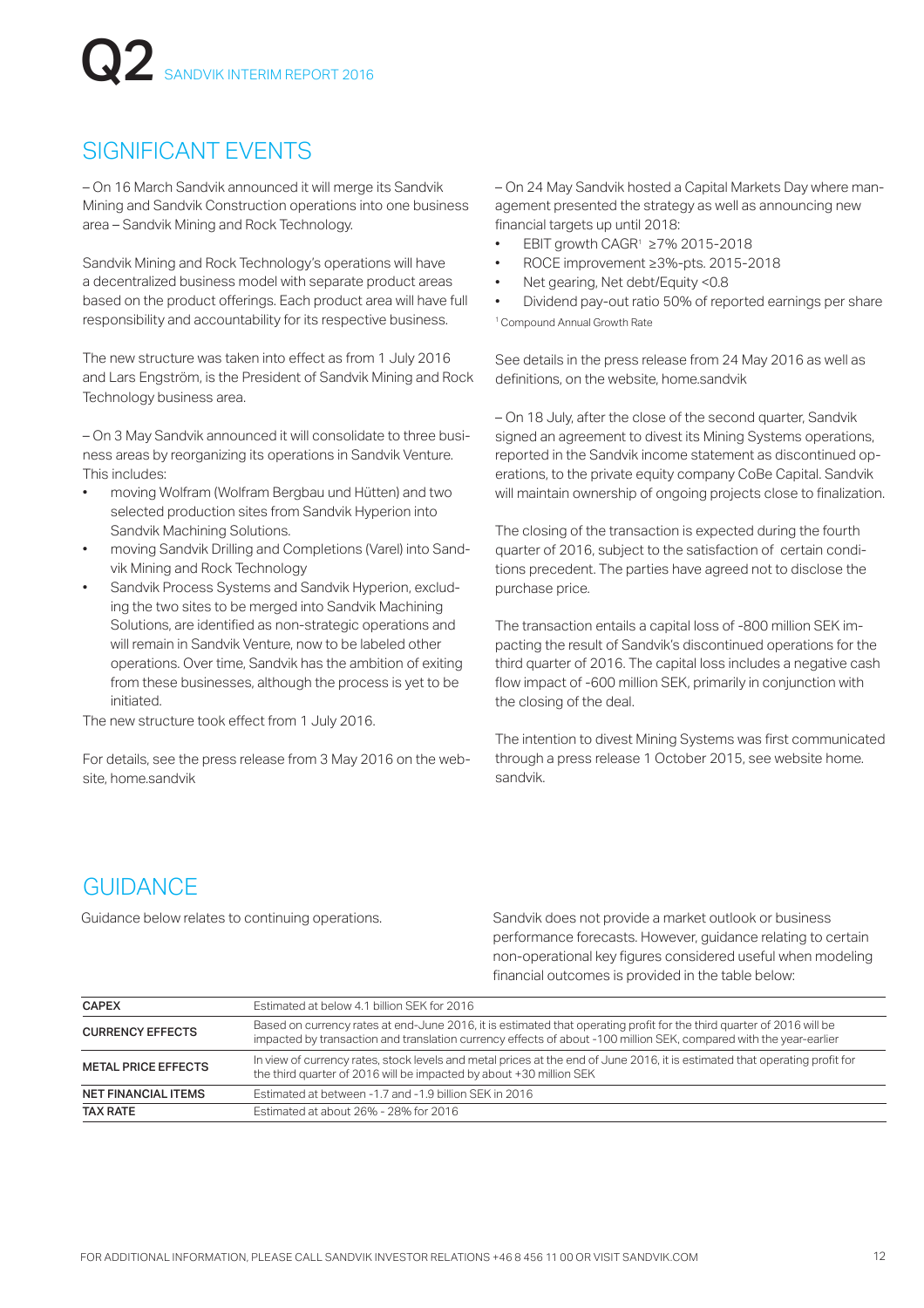## ACCOUNTING POLICIES

This interim report was prepared in accordance with IFRS, applying IAS 34, Interim Financial Reporting. The same accounting and valuation policies were applied as in the most recent annual report with the exception of new and revised standards and interpretations effective from 1 January 2016.

The interim report for the Parent Company has been prepared in accordance with the Annual Accounts Act and the Securities Market Act, which is in line with standard RFR 2 Reporting by a legal entity, issued by the Swedish Financial Reporting Board.

IASB has published amendments of standards that are effective as of 1 January 2016 or later. The standards have not had any material impact on the consolidated accounts. Disclosure in accordance with IAS 34.16A is found in the financial statements, the related notes and also in other parts of the interim report.

The Mining Systems operations, which the Group intends to divest, have been classified as discontinued operations in accordance with IFRS 5. Comparative figures have been adjusted where necessary. In connection with the ongoing divestment, a write-down of assets has been made to a value that corresponds to the estimated sale price less selling costs. The divestment is expected to be completed during 2016.

### TRANSACTIONS WITH RELATED PARTIES

No transactions between Sandvik and related parties that significantly affected the company's position and results took place.

### RISK ASSESSMENT

Sandvik is a global group represented in 150 countries and as such is exposed to a number of commercial and financial risks. Accordingly, risk management is an important process for Sandvik in its work to achieve established targets. Efficient risk management forms part of the ongoing review of the business

and forward-looking assessment of operations. Sandvik's longterm risk exposure is assumed not to deviate from the inherent exposure associated with Sandvik's ongoing business operations. For a more in-depth analysis of risks, refer to Sandvik's Annual Report for 2015.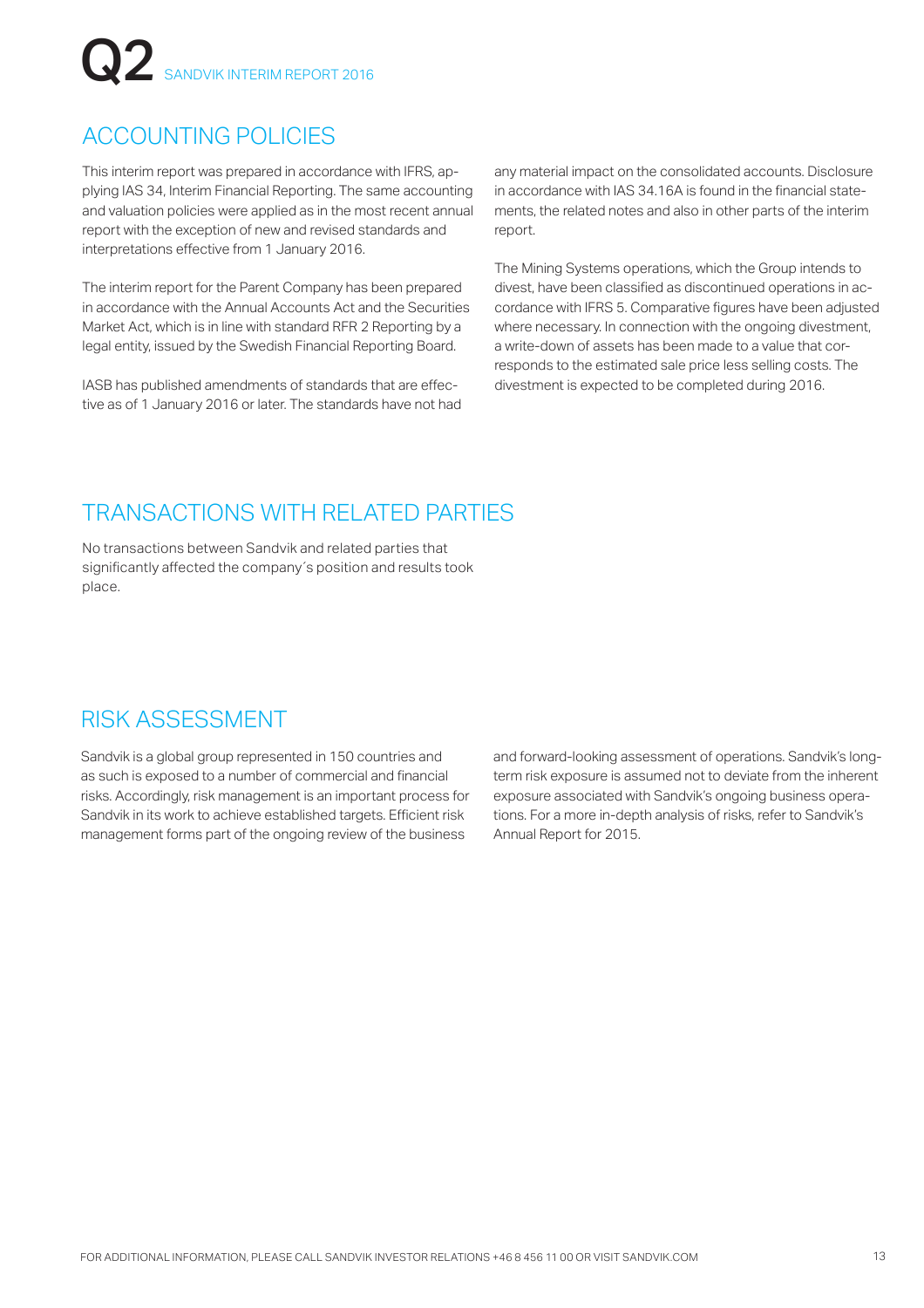## FINANCIAL REPORTS SUMMARY

## THE GROUP

INCOME STATEMENT

| <b>MSEK</b>                                                    | Q2 2015  |          | Q2 2016 CHANGE % | Q1-Q2 2015 | Q1-Q2 2016 | <b>CHANGE %</b> |
|----------------------------------------------------------------|----------|----------|------------------|------------|------------|-----------------|
| <b>Continuing operations</b>                                   |          |          |                  |            |            |                 |
| Revenues                                                       | 22 200   | 20321    | -8               | 44 160     | 40 0 21    | -9              |
| Cost of sales and services                                     | $-13564$ | $-12373$ | -9               | $-28185$   | $-24459$   | $-13$           |
| Gross profit                                                   | 8636     | 7948     | -8               | 15975      | 15 5 6 2   | $-3$            |
| % of revenues                                                  | 38.9     | 39.1     |                  | 36.2       | 38.9       |                 |
| Selling expenses                                               | $-3124$  | $-3005$  | $-4$             | $-6630$    | $-5878$    | -11             |
| Administrative expenses                                        | $-1789$  | $-1519$  | $-15$            | $-3732$    | $-3038$    | $-19$           |
| Research and development costs                                 | $-719$   | $-798$   | $+11$            | $-1475$    | $-1501$    | $+2$            |
| Other operating income and expenses                            | $-27$    | 79       | N/M              | 38         | $-27$      | N/M             |
| Operating profit                                               | 2977     | 2705     | -9               | 4 1 7 6    | 5118       | $+23$           |
| % of revenues                                                  | 13.4     | 13.3     |                  | 9.5        | 12.8       |                 |
| Net financial items                                            | $-525$   | $-418$   | $-21$            | $-1004$    | $-835$     | $-17$           |
| Profit after financial items                                   | 2452     | 2 2 8 7  | $-7$             | 3 1 7 2    | 4 2 8 3    | $+35$           |
| % of revenues                                                  | 11.0     | 11.3     |                  | 7.2        | 10.7       |                 |
| Income tax                                                     | $-649$   | $-616$   | $-5$             | $-802$     | $-1157$    | $+44$           |
| Profit for the period, continuing operations                   | 1803     | 1671     | $-7$             | 2370       | 3 1 2 6    | $+32$           |
| % of revenues                                                  | 8.1      | 8.2      |                  | 5.4        | 7.8        |                 |
| <b>Discontinued operations</b>                                 |          |          |                  |            |            |                 |
| Revenues                                                       | 1198     | 715      | $-40$            | 2572       | 1435       | $-44$           |
| Operating profit                                               | $-74$    | $-55$    | $+25$            | $-221$     | $-110$     | $+50$           |
| Profit after financial items                                   | $-85$    | $-56$    | $+34$            | $-241$     | $-112$     | $+53$           |
| Profit for the period, discontinued operations                 | -84      | -56      | $+34$            | $-241$     | $-112$     | $+53$           |
| <b>Group total</b>                                             |          |          |                  |            |            |                 |
| Revenues                                                       | 23 398   | 21 0 36  | $-10$            | 46732      | 41 456     | $-11$           |
| Operating profit                                               | 2903     | 2650     | -9               | 3955       | 5008       | $+27$           |
| Profit after financial items                                   | 2 3 6 7  | 2 2 3 1  | $-6$             | 2931       | 4 1 7 1    | $+42$           |
| Profit for the period, Group total                             | 1719     | 1615     | -6               | 2 1 2 9    | 3014       | $+42$           |
| Items that will not be reclassified to profit or loss          |          |          |                  |            |            |                 |
| Actuarial gains/(losses) on defined benefit pension plans      | 209      | -9       |                  | $-465$     | $-40$      |                 |
| Tax relating to items that will not be reclassified            | $-95$    | 28       |                  | 64         | 43         |                 |
|                                                                | 114      | 19       |                  | $-401$     | 3          |                 |
| Items that will be reclassified subsequently to profit or loss |          |          |                  |            |            |                 |
| Foreign currency translation differences                       | $-957$   | 1 1 1 9  |                  | $-248$     | 1 1 1 7    |                 |
| Cash flow hedges                                               | 154      | 22       |                  | 29         | -9         |                 |
| Tax relating to items that may be reclassified                 | $-31$    | $-5$     |                  | $-4$       | 3          |                 |
|                                                                | $-834$   | 1 1 3 6  |                  | $-223$     | 1111       |                 |
| Total other comprehensive income                               | $-720$   | 1155     |                  | $-624$     | 1114       |                 |
| Total comprehensive income                                     | 999      | 2770     |                  | 1505       | 4 1 2 8    |                 |
| Profit for the period attributable to                          |          |          |                  |            |            |                 |
| Owners of the Parent                                           | 1726     | 1638     |                  | 2 141      | 3042       |                 |
| Non-controlling interests                                      | $-7$     | $-23$    |                  | $-12$      | $-28$      |                 |
|                                                                |          |          |                  |            |            |                 |
| Total comprehensive income attributable to                     |          |          |                  |            |            |                 |
| Owners of the Parent                                           | 1005     | 2793     |                  | 1516       | 4 1 5 6    |                 |
| Non-controlling interests                                      | $-6$     | $-23$    |                  | $-11$      | $-28$      |                 |
|                                                                |          |          |                  |            |            |                 |
| Earnings per share, SEK *                                      |          |          |                  |            |            |                 |
| Continuing operations                                          | 1.44     | 1.35     | $-6$             | 1.90       | 2.51       | $+32$           |
| Discontinued operations                                        | $-0.06$  | $-0.04$  | $+34$            | $-0.19$    | $-0.09$    | $+53$           |
| Group Total                                                    | 1.38     | 1.31     | -5               | 1.71       | 2.42       | $+42$           |

*\* No dilution effects during the period, N/M = non-meaningful For definitions see home.sandvik*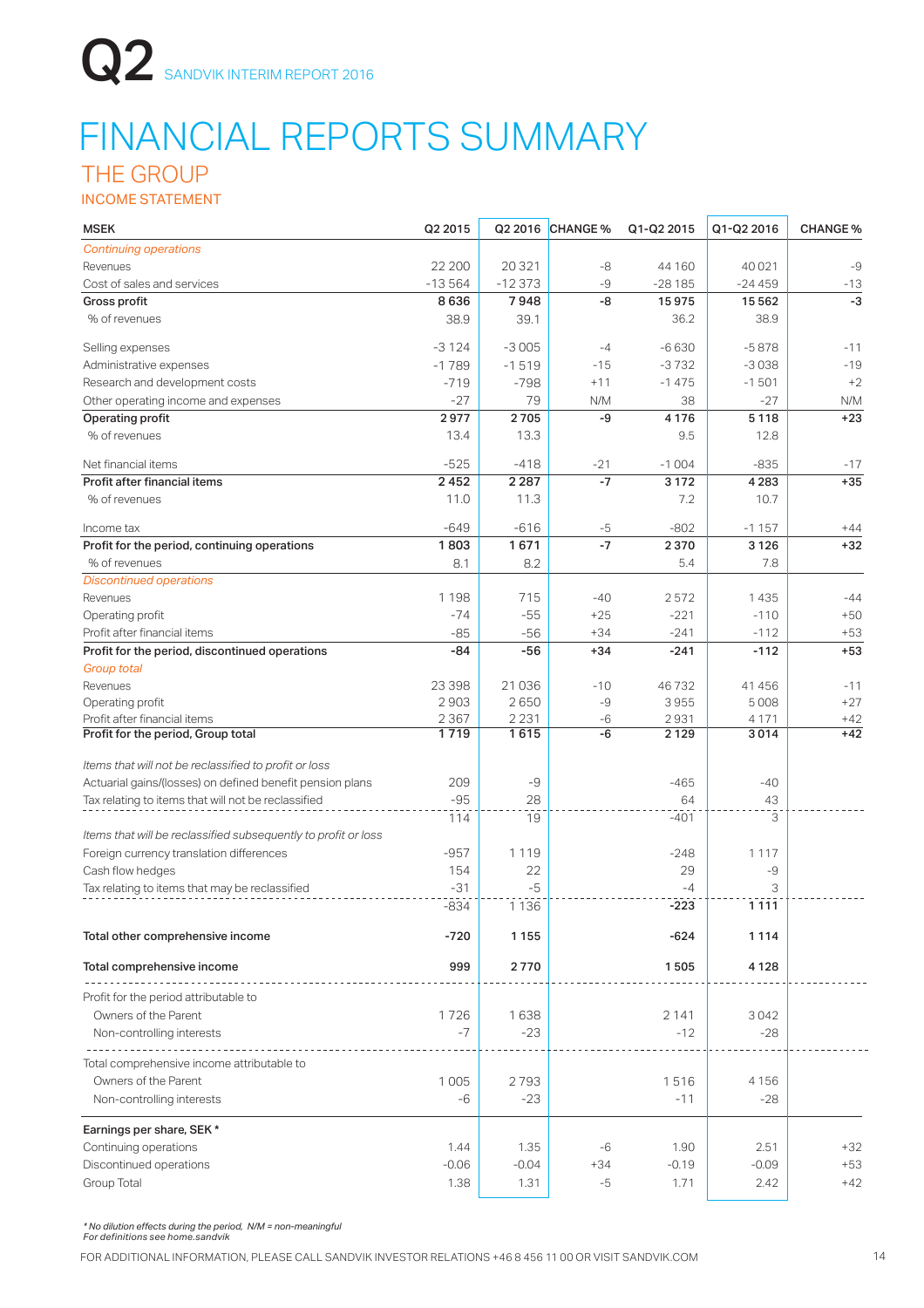## THE GROUP

### BALANCE SHEET

### CONTINUING AND DISCONTINUED OPERATIONS

| <b>MSEK</b>                                  | 31 DEC 2015 | 30 JUN 2015 | 30 JUN 2016 |
|----------------------------------------------|-------------|-------------|-------------|
| Intangible assets                            | 18313       | 18777       | 18663       |
| Property, plant and equipment                | 26 331      | 27 294      | 26 175      |
| Financial assets                             | 7814        | 8544        | 8005        |
| Inventories                                  | 21522       | 24 235      | 21853       |
| Current receivables                          | 18767       | 22976       | 19616       |
| Cash and cash equivalents                    | 6376        | 2936        | 4 1 3 4     |
| Assets held for sale                         | 2 1 1 9     |             | 2 1 5 4     |
| <b>Total assets</b>                          | 101 242     | 104762      | 100 600     |
| Total equity                                 | 34 060      | 33869       | 35 389      |
| Non-current interest-bearing liabilities     | 35 610      | 39 501      | 36 0 27     |
| Non-current non-interest-bearing liabilities | 4 2 6 2     | 4 2 0 6     | 4811        |
| Current interest-bearing liabilities         | 5 1 9 0     | 3930        | 3892        |
| Current non-interest-bearing liabilities     | 20 231      | 23 25 6     | 18798       |
| Liabilities held for sale                    | 1889        |             | 1683        |
| Total equity and liabilities                 | 101 242     | 104762      | 100 600     |
| Group total                                  |             |             |             |
| Net working capital*                         | 21726       | 25 801      | 23 287      |
| Loans                                        | 34 4 39     | 35 613      | 33 352      |
| Non-controlling interests in total equity    | 81          | 120         | 58          |
|                                              |             |             |             |

*\* Inventories plus trade receivables excl. prepaid income taxes, reduced by non-interest-bearing liabilities excl. tax liabilities*

|  |  | n e s | . . |
|--|--|-------|-----|
|  |  |       |     |

| <b>MSEK</b>                                                    | 31 DEC 2015 | 30 JUN 2015 | 30 JUN 2016 |
|----------------------------------------------------------------|-------------|-------------|-------------|
| Interest-bearing liabilities excluding net pension liabilities | 34 548      | 35883       | 33 452      |
| Net pension liabilities                                        | 5918        | 7 2 4 1     | 6067        |
| Cash and cash equivalents                                      | $-6.376$    | $-2936$     | $-4134$     |
| Net debt                                                       | 34090       | 40 188      | 35 385      |
| Net debt to equity ratio                                       | 1.00        | 1.19        | 1.00        |

### CHANGE IN TOTAL EQUITY

| <b>MSEK</b>                               | <b>EQUITY RELATED TO</b><br><b>OWNERS OF THE PARENT</b> | <b>NON-CONTROLLING</b><br><b>INTEREST</b> | <b>TOTAL</b><br><b>EQUITY</b> |
|-------------------------------------------|---------------------------------------------------------|-------------------------------------------|-------------------------------|
| Opening equity, 1 January 2015            | 36538                                                   | 134                                       | 36 672                        |
| Total comprehensive income for the period | 1770                                                    | $-50$                                     | 1720                          |
| Personnel options program                 | 17                                                      |                                           | 17                            |
| Hedge of personnel options program        | 44                                                      |                                           | 44                            |
| <b>Dividends</b>                          | $-4390$                                                 | -3                                        | $-4393$                       |
| Closing equity, 31 December 2015          | 33979                                                   | 81                                        | 34 060                        |
| Opening equity, 1 January 2016            | 33979                                                   | 81                                        | 34 060                        |
| Non-controlling interest new stock issue  |                                                         | 5                                         | 5                             |
| Total comprehensive income for the period | 4 1 5 6                                                 | $-28$                                     | 4 1 2 8                       |
| Personnel options program                 | 40                                                      |                                           | 40                            |
| Hedge of personnel options program        | 292                                                     |                                           | 292                           |
| Dividends                                 | $-3136$                                                 |                                           | $-3136$                       |
| Closing equity, 30 June 2016              | 35 331                                                  | 58                                        | 35 389                        |
| Opening equity, 1 January 2015            | 36538                                                   | 134                                       | 36 672                        |
| Total comprehensive income for the period | 1516                                                    | $-11$                                     | 1505                          |
| Personnel options program                 | 41                                                      |                                           | 41                            |
| Hedge of personnel options program        | 44                                                      |                                           | 44                            |
| <b>Dividends</b>                          | $-4390$                                                 | -3                                        | $-4393$                       |
| Closing equity, 30 June 2015              | 33749                                                   | 120                                       | 33869                         |

*For definitions see home.sandvik*

FOR ADDITIONAL INFORMATION, PLEASE CALL SANDVIK INVESTOR RELATIONS +46 8 456 11 00 OR VISIT SANDVIK.COM 15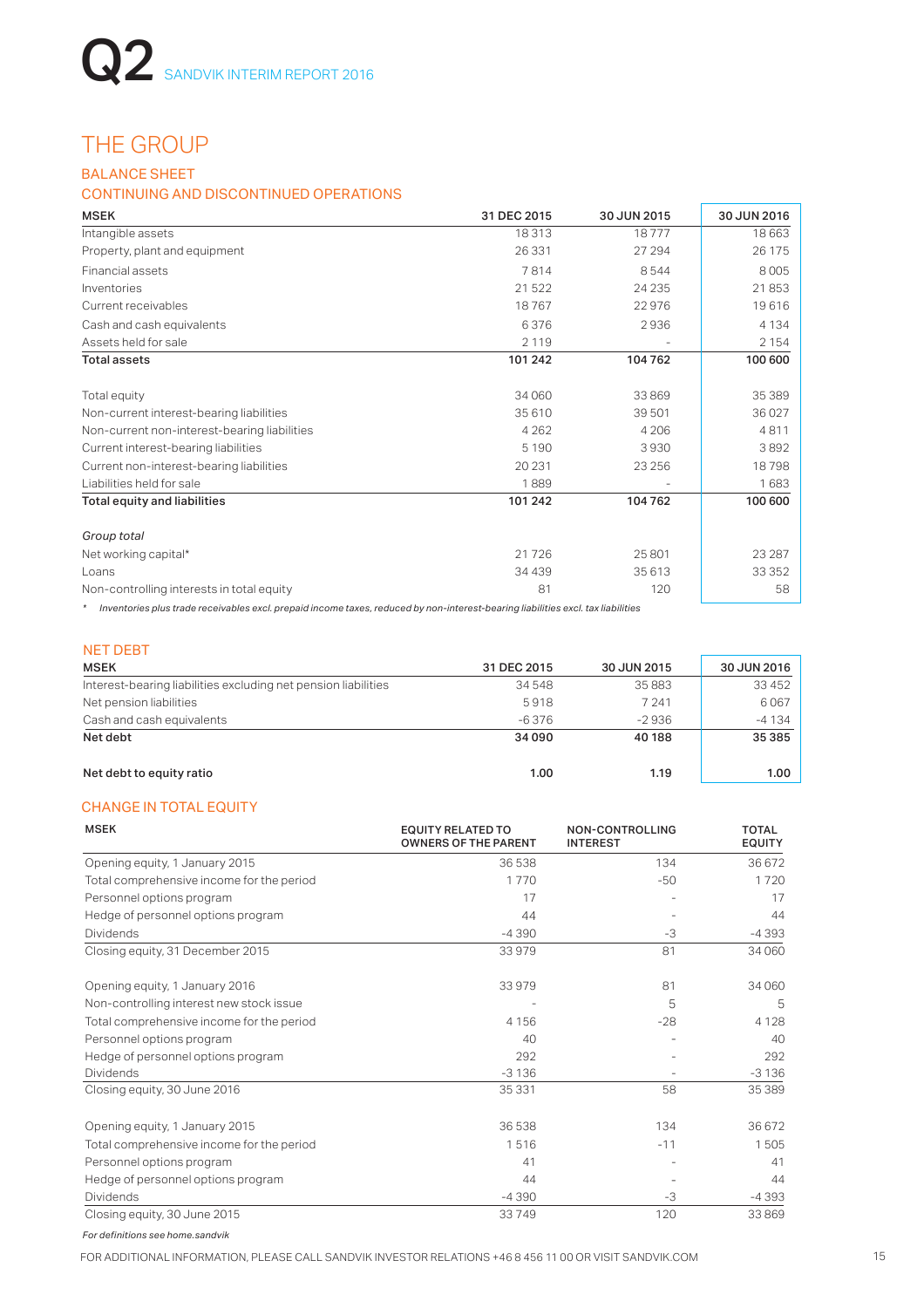## THE GROUP

### CASH FLOW STATEMENT

| MSEK                                                                               | Q2 2015 | Q2 2016 | Q1-2 2015                | Q1-Q2 2016 |
|------------------------------------------------------------------------------------|---------|---------|--------------------------|------------|
| <b>Continuing operations</b>                                                       |         |         |                          |            |
| Cash flow from operating activities                                                |         |         |                          |            |
| Income after financial income and expenses                                         | 2452    | 2 2 8 7 | 3 1 7 2                  | 4 2 8 3    |
| Adjustment for depreciation, amortization and impairment losses                    | 1128    | 1068    | 2 3 8 8                  | 2 142      |
| Adjustment for items that do not require the use of cash etc.                      | $-256$  | $-332$  | 1 1 1 7                  | -443       |
| Income tax paid                                                                    | $-411$  | $-474$  | $-953$                   | $-1019$    |
| Cash flow from operations before changes in working capital, continuing operations | 2913    | 2549    | 5724                     | 4963       |
| Changes in working capital                                                         |         |         |                          |            |
| Change in inventories                                                              | $-40$   | 227     | 286                      | 168        |
| Change in operating receivables                                                    | 134     | 195     | $-869$                   | $-375$     |
| Change in operating liabilities                                                    | $-127$  | $-835$  | 466                      | -941       |
| Cash flow from changes in working capital, continuing operations                   | -33     | $-413$  | $-117$                   | $-1148$    |
| Investments in rental equipment                                                    | $-148$  | $-102$  | $-283$                   | $-239$     |
| Divestments of rental equipment                                                    | 34      | 16      | 112                      | 76         |
| Cash flow from operations, continuing operations                                   | 2766    | 2050    | 5436                     | 3652       |
| Cash flow from investing activities                                                |         |         |                          |            |
| Acquisitions of companies and shares, net of cash                                  |         | 14      | $\overline{\phantom{a}}$ | $-23$      |
| Proceeds from sale of companies and shares, net of cash                            |         | 5       |                          | 5          |
| Investments in tangible assets                                                     | -758    | $-613$  | $-1353$                  | $-1134$    |
| Proceeds from sale of tangible assets                                              | 24      | 39      | 58                       | 115        |
| Investments in intangible assets                                                   | $-225$  | $-307$  | $-423$                   | $-528$     |
| Proceeds from sale of intangible assets                                            | 1       | 6       | 1                        | 6          |
| Other investments, net                                                             | $-2$    | 5       | $-12$                    | $-1$       |
| Cash flow from investing activities, continuing operations                         | -960    | $-851$  | $-1729$                  | $-1560$    |
| Net cash flow after investing activities                                           | 1806    | 1 1 9 9 | 3707                     | 2092       |
| Cash flow from financing activities                                                |         |         |                          |            |
| Change in interest-bearing debt                                                    | $-1716$ | $-1121$ | $-2503$                  | $-946$     |
| Dividends paid                                                                     | $-4390$ | $-3136$ | $-4390$                  | $-3136$    |
| Cash flow from financing activities, continuing operations                         | $-6106$ | $-4257$ | -6893                    | $-4082$    |
| Cash flow from continuing operations                                               | $-4300$ | $-3058$ | $-3186$                  | $-1990$    |
| Cash flow from discontinued operations                                             | $-19$   | $-26$   | $-250$                   | $-292$     |
| Cash flow for the period, Group total                                              | $-4319$ | $-3084$ | -3436                    | $-2282$    |
| Cash and cash equivalents at beginning of the period                               | 7 318   | 7 1 7 0 | 6327                     | 6376       |
| Exchange-rate differences in cash and cash equivalents                             | $-63$   | 48      | 45                       | 40         |
| Cash and cash equivalents at the end of the period                                 | 2936    | 4 1 3 4 | 2936                     | 4 1 3 4    |
| <b>Discontinued operations</b>                                                     |         |         |                          |            |
| Cash flow from operations                                                          | -43     | -39     | $-282$                   | $-127$     |
| Cash flow from investing activities                                                | 24      | $-6$    | 34                       | $-185$     |
| Cash flow from financing activities                                                |         | 19      | $-2$                     | 20         |
| <b>Group Total</b>                                                                 |         |         |                          |            |
| Cash flow from operations                                                          | 2723    | 2011    | 5 1 5 4                  | 3525       |
| Cash flow from investing activities                                                | $-936$  | $-857$  | $-1695$                  | $-1745$    |
| Cash flow from financing activities                                                | $-6106$ | $-4238$ | $-6895$                  | $-4062$    |
| Group total cash flow                                                              | $-4319$ | $-3084$ | $-3436$                  | $-2282$    |

*For definitions see home.sandvik*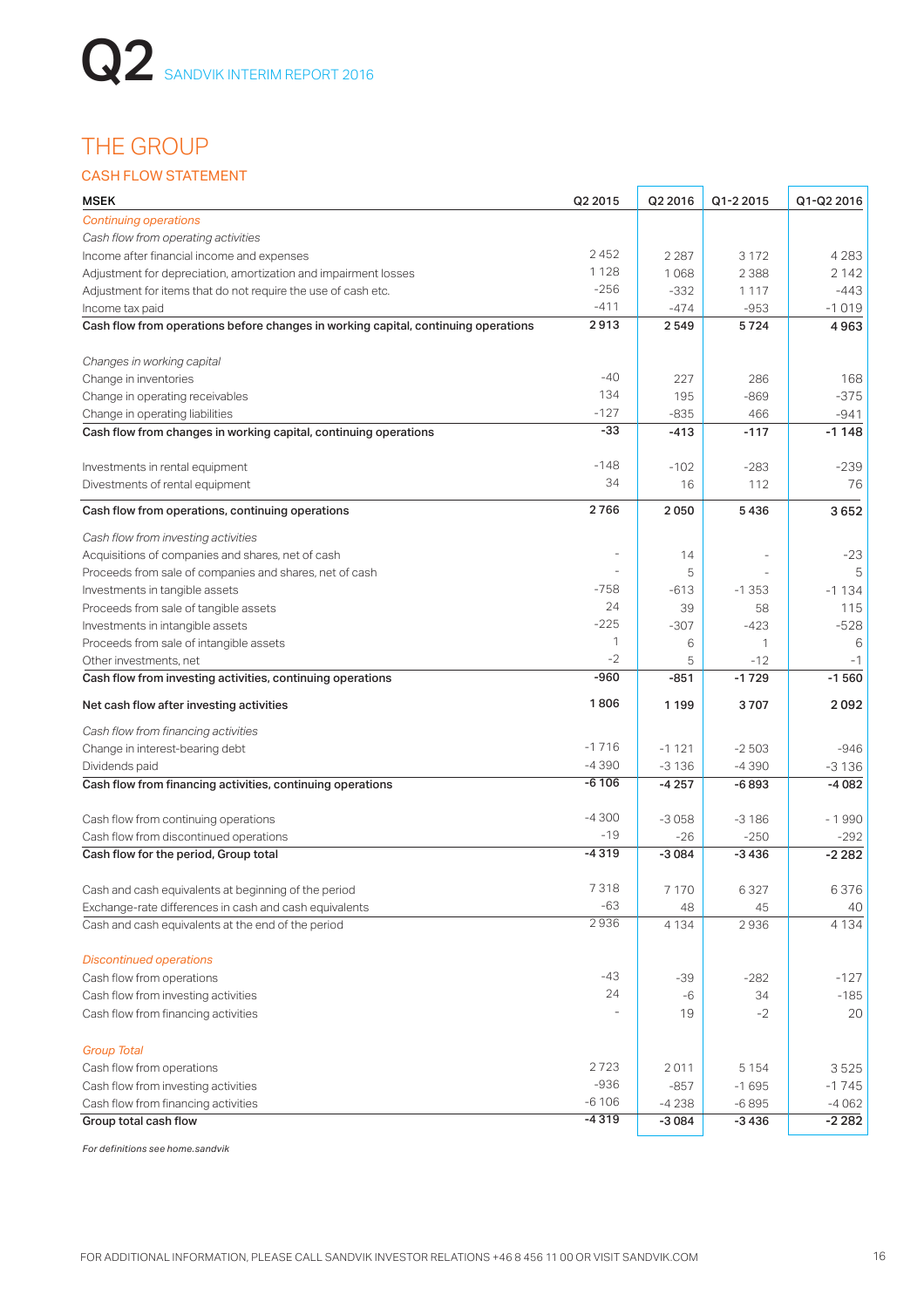## THE PARENT COMPANY

### INCOME STATEMENT

| <b>MSEK</b>                                | Q1-Q2 2015 | Q1-Q2 2016 |
|--------------------------------------------|------------|------------|
| Revenues                                   | 8346       | 7848       |
| Cost of sales and services                 | $-5729$    | $-4907$    |
| Gross profit                               | 2617       | 2941       |
| Selling expenses                           | $-290$     | $-400$     |
| Administrative expenses                    | $-1593$    | $-1145$    |
| Research and development costs             | $-746$     | $-703$     |
| Other operating income and expenses        | $-776$     | $-648$     |
| Operating profit                           | -788       | 45         |
| Income from shares in Group companies      | 775        | 860        |
| Income from shares in associated companies |            | 5          |
| Interest income/expenses and similar items | $-124$     | $-330$     |
| Profit after financial items               | -137       | 580        |
| Income tax expense                         | 48         | $-94$      |
| Profit for the period                      | -89        | 486        |

### BALANCE SHEET

| <b>MSEK</b>                                                                                                | 31 DEC 2015 | 30 JUN 2015 | 30 JUN 2016 |
|------------------------------------------------------------------------------------------------------------|-------------|-------------|-------------|
| Intangible assets                                                                                          | 20          | 12          | 236         |
| Property, plant and equipment                                                                              | 7725        | 7675        | 7547        |
| Financial assets                                                                                           | 47 139      | 46878       | 48507       |
| Inventories                                                                                                | 3 1 8 6     | 3738        | 3039        |
| Current receivables                                                                                        | 15727       | 14 663      | 6879        |
| Cash and cash equivalents                                                                                  | 1           | 1           | 1           |
| <b>Total assets</b>                                                                                        | 73798       | 72967       | 66 209      |
| Total equity                                                                                               | 31997       | 23800       | 29679       |
| Untaxed reserves                                                                                           | 11          | 4           | 11          |
| Provisions                                                                                                 | 748         | 495         | 740         |
| Non-current interest-bearing liabilities                                                                   | 21 002      | 23020       | 21 640      |
| Non-current non-interest-bearing liabilities                                                               | 59          | 71          | 405         |
| Current interest-bearing liabilities                                                                       | 14 112      | 13 183      | 7647        |
| Current non-interest-bearing liabilities                                                                   | 5869        | 12 3 9 4    | 6087        |
| <b>Total equity and liabilities</b>                                                                        | 73798       | 72967       | 66 209      |
| Contingent liabilities                                                                                     | 15 5 8 3    | 15774       | 13725       |
| Interest-bearing liabilities and provisions minus cash and<br>cash equivalents and interest-bearing assets | 11 132      | 11 501      | 12 2 8 9    |
| Investments in fixed assets                                                                                | 907         | 370         | 334         |

*For definitions see home.sandvik*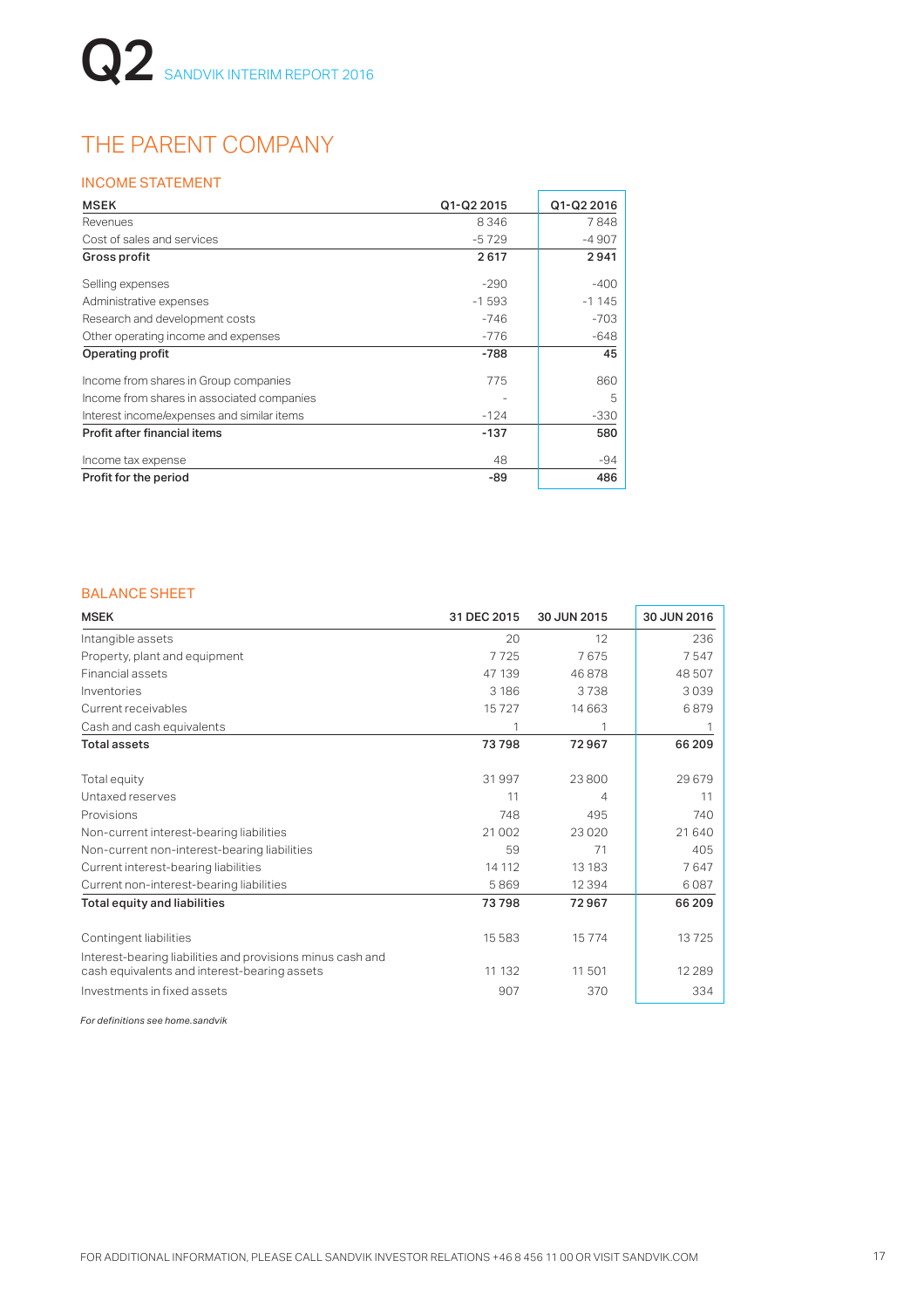## MARKET OVERVIEW, THE GROUP

### ORDER INTAKE AND REVENUES PER MARKET AREA - SECOND QUARTER 2016

|                                     | <b>ORDER</b><br><b>INTAKE</b> | <b>CHANGE*</b> |            | <b>SHARE</b>             | <b>REVENUES</b> | <b>CHANGE*</b> | <b>SHARE</b>             |
|-------------------------------------|-------------------------------|----------------|------------|--------------------------|-----------------|----------------|--------------------------|
| <b>MARKET AREA</b>                  | <b>MSEK</b>                   | $\%$           | $9/0^{11}$ | %                        | <b>MSEK</b>     | %              | %                        |
| <b>THE GROUP</b>                    |                               |                |            |                          |                 |                |                          |
| Europe                              | 7944                          | $-1$           | $-1$       | 40                       | 8517            | $+1$           | 42                       |
| North America                       | 3955                          | $-10$          | $-10$      | 20                       | 4041            | $-10$          | 20                       |
| South America                       | 947                           | $-3$           | -3         | 5                        | 1074            | $+2$           | 5                        |
| Africa/Middle East                  | 1637                          | $-20$          | $-20$      | 8                        | 1684            | $-16$          | 8                        |
| Asia                                | 4327                          | $+5$           | $+5$       | 22                       | 3976            | -6             | 20                       |
| Australia                           | 1059                          | $-11$          | $-11$      | 5                        | 1029            | $+14$          | 5                        |
| <b>Total continuing operations</b>  | 19869                         | $-4$           | $-4$       | 100                      | 20321           | $-4$           | 100                      |
| <b>Discontinued operations</b>      | 273                           | -70            | $-70$      | $\blacksquare$           | 715             | $-35$          |                          |
| Group total                         | 20 142                        | $-7$           | $-7$       | $\overline{a}$           | 21036           | -5             |                          |
| <b>SANDVIK MACHINING SOLUTIONS</b>  |                               |                |            |                          |                 |                |                          |
| Europe                              | 4478                          | $+4$           | $+4$       | 55                       | 4445            | $+3$           | 56                       |
| North America                       | 1680                          | $-7$           | $-7$       | 21                       | 1702            | $-5$           | 21                       |
| South America                       | 168                           | $-1$           | $-1$       | $\mathbf{2}$             | 167             | $-4$           | $\overline{2}$           |
| Africa/Middle East                  | 75                            | $+42$          | $+42$      | 1                        | 75              | $+40$          | 1                        |
| Asia                                | 1585                          | $-4$           | $-4$       | 20                       | 1549            | -5             | 19                       |
| Australia                           | 67                            | $+8$           | $+8$       | 1                        | 63              | $+9$           | 1                        |
| Total                               | 8053                          | $+0$           | +0         | 100                      | 8001            | -0             | 100                      |
| <b>SANDVIK MINING</b>               |                               |                |            |                          |                 |                |                          |
| Europe                              | 442                           | $+14$          | $+14$      | 9                        | 485             | $+4$           | 9                        |
| North America                       | 848                           | $-15$          | $-15$      | 16                       | 790             | $-7$           | 16                       |
| South America                       | 576                           | $+3$           | $+3$       | 11                       | 668             | $+17$          | 13                       |
| Africa/Middle East                  | 1 1 9 3                       | $-21$          | $-21$      | 23                       | 1 2 0 5         | $-13$          | 24                       |
| Asia                                | 1 2 5 4                       | $+29$          | $+29$      | 24                       | 1099            | $-3$           | 22                       |
| Australia                           | 892                           | $+4$           | $+4$       | 17                       | 839             | $+13$          | 16                       |
| <b>Total continuing operations</b>  | 5 2 0 5                       | $-2$           | $-2$       | 100                      | 5086            | $-1$           | 100                      |
| <b>Discontinued operations</b>      | 273                           | -70            | $-70$      | $\overline{a}$           | 715             | $-35$          | $\overline{\phantom{a}}$ |
| Sandvik Mining total                | 5478                          | $-12$          | $-12$      | $\overline{\phantom{0}}$ | 5802            | $-7$           | ٠                        |
| <b>SANDVIK MATERIALS TECHNOLOGY</b> |                               |                |            |                          |                 |                |                          |
| Europe                              | 1401                          | $-10$          | $-10$      | 51                       | 1941            | $+0$           | 57                       |
| North America                       | 512                           | $-28$          | $-28$      | 19                       | 709             | $-18$          | 21                       |
| South America                       | 34                            | $-40$          | $-40$      | 1                        | 61              | $-2$           | $\overline{2}$           |
| Africa/Middle East                  | 46                            | $-2$           | $-2$       | $\mathbf{2}$             | 68              | $+0$           | $\overline{2}$           |
| Asia                                | 748                           | $+22$          | $+22$      | 27                       | 600             | $-6$           | 18                       |
| Australia                           | 12                            | $-36$          | $-36$      | 0                        | 10              | $-47$          | 0                        |
| Total                               | 2753                          | -8             | -8         | 100                      | 3389            | -6             | 100                      |
| <b>SANDVIK CONSTRUCTION</b>         |                               |                | $+7$       |                          |                 | $+9$           |                          |
| Europe                              | 813                           | $+7$           |            | 41                       | 867             |                | 43                       |
| North America                       | 481                           | $+4$           | $+4$       | 25                       | 463             | -9             | 22                       |
| South America                       | 83                            | $-17$          | $-17$      | $\overline{4}$           | 93              | $-30$          | $\overline{4}$           |
| Africa/Middle East                  | 138                           | -41            | -41        | 7                        | 164             | $-44$          | 8                        |
| Asia                                | 386                           | $-16$          | $-16$      | 20                       | 403             | $+1$           | 19                       |
| Australia                           | 50                            | $-77$          | $-77$      | 3                        | 80              | $+110$         | $\overline{4}$           |
| Total                               | 1951                          | $-13$          | $-13$      | 100                      | 2070            | -5             | 100                      |
| <b>SANDVIK VENTURE</b>              |                               |                |            |                          |                 |                |                          |
| Europe                              | 811                           | $-18$          | $-18$      | 41                       | 778             | -18            | 44                       |
| North America<br>South America      | 429                           | $+10$          | $+10$      | 23                       | 371             | $-18$          | 21<br>5                  |
|                                     | 86                            | $-10$          | $-10$      | 5                        | 86              | $-22$          |                          |
| Africa/Middle East                  | 184                           | $-4$           | $-4$       | 10                       | 172             | $-16$          | 10                       |
| Asia                                | 354                           | $-16$          | $-16$      | 19                       | 325             | $-22$          | 18                       |
| Australia                           | 37                            | $+15$          | $+15$      | $\mathbf{2}$             | 36              | $-16$          | 2                        |
| Total                               | 1901                          | $-10$          | $-10$      | 100                      | 1768            | -19            | 100                      |

*\* At fixed exchange rates for comparable units compared with the year-earlier period*

*1) Excluding major orders*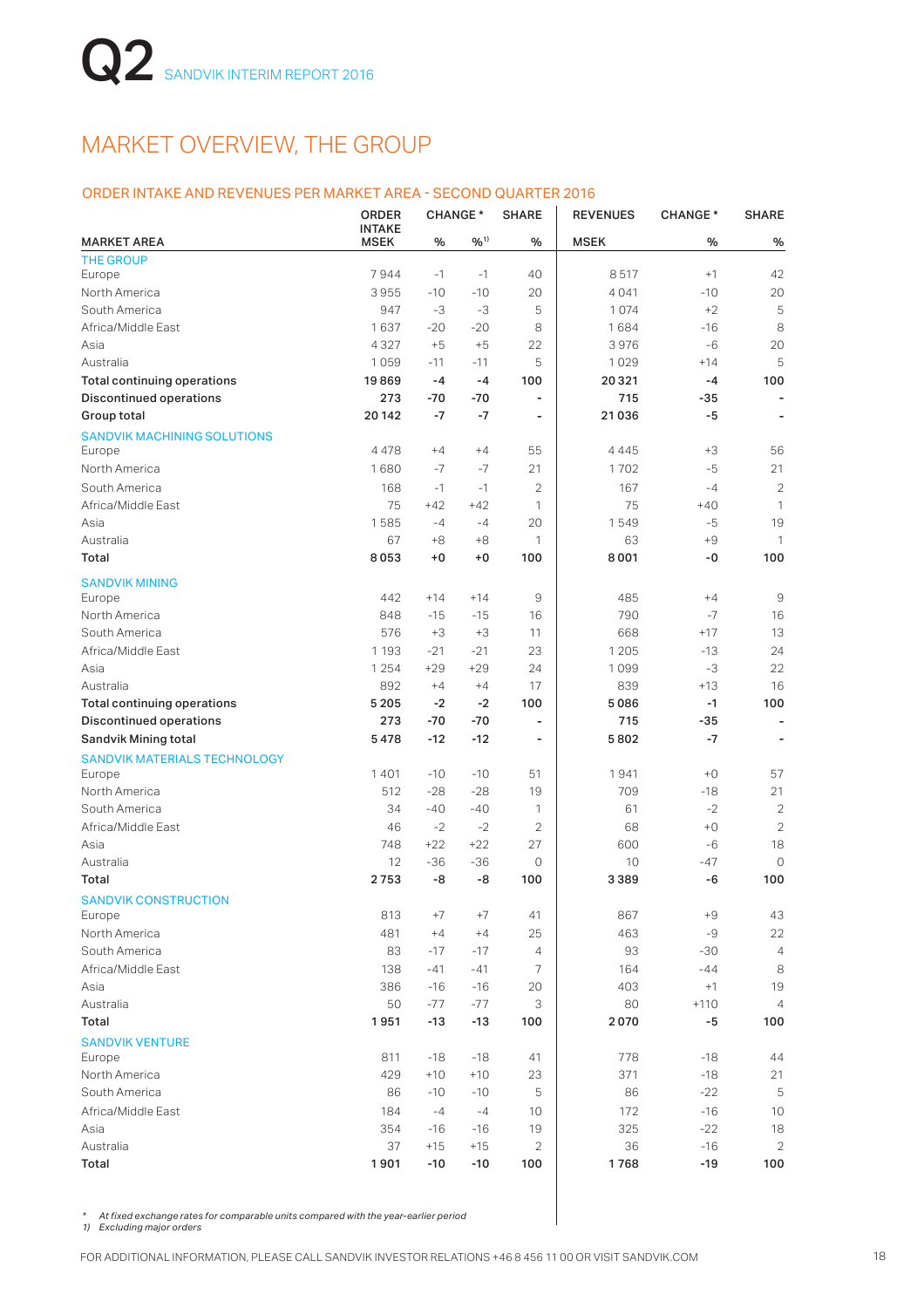## THE GROUP

### ORDER INTAKE BY BUSINESS AREA

|                              | Q <sub>1</sub> | Q2      | Q3      | Q4     | $Q1-4$ | Q1             | Q <sub>2</sub> | <b>CHANGE Q2</b> |                     |
|------------------------------|----------------|---------|---------|--------|--------|----------------|----------------|------------------|---------------------|
| <b>MSEK</b>                  | 2015           | 2015    | 2015    | 2015   | 2015   | 2016           | 2016           | $\%$             | $9/6$ <sup>1)</sup> |
| Continuing operations        |                |         |         |        |        |                |                |                  |                     |
| Sandvik Machining Solutions  | 8596           | 8355    | 7841    | 7890   | 32682  | 8050           | 8053           | $-4$             | $\Omega$            |
| Sandvik Mining               | 5610           | 5840    | 4977    | 4819   | 21 247 | 4734           | 5 2 0 5        | $-11$            | $-2$                |
| Sandvik Materials Technology | 3725           | 3054    | 2847    | 2999   | 12625  | 3488           | 2753           | $-10$            | -8                  |
| Sandvik Construction         | 2376           | 2348    | 2 1 7 9 | 2026   | 8928   | 2087           | 951            | $-17$            | $-13$               |
| Sandvik Venture              | 2 2 6 3        | 2 1 6 5 | 1878    | 1792   | 8097   | 1936           | 901            | $-12$            | $-10$               |
| Group activities             | 4              | 4       | 4       | 5      | 18     | $\overline{4}$ | 6              |                  |                     |
| Continuing operations        | 22574          | 21766   | 19726   | 19531  | 83 597 | 20 29 9        | 19869          | -9               | $-4$                |
| Discontinued operations      | 592            | 977     | 466     | 745    | 2781   | 1162           | 273            | $-72$            | $-70$               |
| Group total                  | 23 167         | 22743   | 20 19 2 | 20 275 | 86378  | 21461          | 20 14 2        | $-11$            | $-7$                |

### REVENUES BY BUSINESS AREA

| <b>MSEK</b>                    | Q <sub>1</sub><br>2015 | Q <sub>2</sub><br>2015 | Q3<br>2015 | Q4<br>2015 | $Q1 - 4$<br>2015 | Q1<br>2016 | Q <sub>2</sub><br>2016 | <b>CHANGE Q2</b><br>$\%$ | $9/6$ <sup>1)</sup> |
|--------------------------------|------------------------|------------------------|------------|------------|------------------|------------|------------------------|--------------------------|---------------------|
| Continuing operations          |                        |                        |            |            |                  |            |                        |                          |                     |
| Sandvik Machining Solutions    | 8438                   | 8339                   | 7836       | 8039       | 32652            | 7803       | 8001                   | $-4$                     | $\Omega$            |
| Sandvik Mining                 | 5489                   | 5710                   | 5712       | 5509       | 22 4 21          | 4952       | 5086                   | $-11$                    | $-1$                |
| Sandvik Materials Technology   | 3712                   | 3639                   | 3 1 6 1    | 3398       | 13909            | 3 2 3 1    | 3389                   | $-7$                     | $-6$                |
| Sandvik Construction           | 2 1 4 4                | 2 2 8 3                | 2037       | 2087       | 8551             | 1945       | 2070                   | $-9$                     | $-5$                |
| Sandvik Venture                | 2 1 7 2                | 2226                   | 1994       | 1901       | 8 2 9 2          | 1763       | 1768                   | $-21$                    | $-19$               |
| Group activities               | 5                      | 3                      | 5          | 6          | 20               | 6          |                        |                          |                     |
| Continuing operations          | 21960                  | 22 200                 | 20745      | 20940      | 85845            | 19700      | 20321                  | -8                       | $-4$                |
| <b>Discontinued operations</b> | 1374                   | 1 1 9 8                | 1347       | 1058       | 4977             | 720        | 715                    | $-40$                    | $-35$               |
| Group total                    | 23 3 34                | 23 398                 | 22092      | 998<br>21  | 90822            | 20420      | 21 036                 | $-10$                    | $-5$                |

### OPERATING PROFIT BY BUSINESS AREA

| <b>MSEK</b>                    | Q1<br>2015 | Q <sub>2</sub><br>2015 | Q3<br>2015 | Q4<br>2015 | $Q1 - 4$<br>2015 | Q <sub>1</sub><br>2016 | Q2<br>2016 | <b>CHANGE Q2</b><br>% |
|--------------------------------|------------|------------------------|------------|------------|------------------|------------------------|------------|-----------------------|
| Continuing operations          |            |                        |            |            |                  |                        |            |                       |
| Sandvik Machining Solutions    | 1 1 2 9    | 1701                   | 1459       | 981        | 5 2 6 9          | 1587                   | 1744       | $+3$                  |
| Sandvik Mining                 | 215        | 860                    | 847        | 663        | 2585             | 685                    | 720        | $-16$                 |
| Sandvik Materials Technology   | 100        | 286                    | 49         | $-427$     | 8                | 216                    | 297        | $+4$                  |
| Sandvik Construction           | $-95$      | 151                    | 99         | $-128$     | 28               | 83                     | 48         | -68                   |
| Sandvik Venture                | 192        | 210                    | 91         | 36         | 529              | 95                     | 112        | $-47$                 |
| Group activities               | $-342$     | $-231$                 | $-220$     | $-355$     | $-1148$          | $-253$                 | $-216$     | $+6$                  |
| Continuing operations          | 1199       | 2977                   | 2 3 2 5    | 770        | 7 2 7 1          | 2413                   | 2705       | -9                    |
| <b>Discontinued operations</b> | $-147$     | $-74$                  | $-1004$    | 16         | $-1209$          | $-54$                  | $-55$      | $+25$                 |
| Group total <sup>2)</sup>      | 1052       | 2903                   | 1321       | 786        | 6062             | 2359                   | 2650       | -9                    |

### OPERATING MARGIN BY BUSINESS AREA

| $\%$                         | Q <sub>1</sub><br>2015 | Q2<br>2015 | Q3<br>2015 | Q4<br>2015 | $Q1 - 4$<br>2015 | Q1<br>2016 | Q <sub>2</sub><br>2016 |
|------------------------------|------------------------|------------|------------|------------|------------------|------------|------------------------|
| Continuing operations        |                        |            |            |            |                  |            |                        |
| Sandvik Machining Solutions  | 13.4                   | 20.4       | 18.6       | 12.2       | 16.1             | 20.3       | 21.8                   |
| Sandvik Mining               | 3.9                    | 15.1       | 14.8       | 12.0       | 11.5             | 13.8       | 14.2                   |
| Sandvik Materials Technology | 2.7                    | 7.9        | 1.5        | $-12.6$    | 0.1              | 6.7        | 8.8                    |
| Sandvik Construction         | $-4.4$                 | 6.6        | 4.9        | $-6.1$     | 0.3              | 4.3        | 2.3                    |
| Sandvik Venture              | 8.8                    | 9.5        | 4.6        | 1.9        | 6.4              | 5.4        | 6.3                    |
| Continuing operations        | 5.5                    | 13.4       | 11.2       | 3.7        | 8.5              | 12.2       | 13.3                   |
| Discontinued operations      | $-10.7$                | $-6.2$     | $-74.6$    | 1.5        | $-24.3$          | $-7.5$     | $-7.8$                 |
| Group total                  | 4.5                    | 12.4       | 6.0        | 3.6        | 6.7              | 11.6       | 12.6                   |

*1) Change compared with preceding year at fixed exchange rates for comparable units 2) Internal transactions had negligible effect on business area profits N/M = non-meaningful*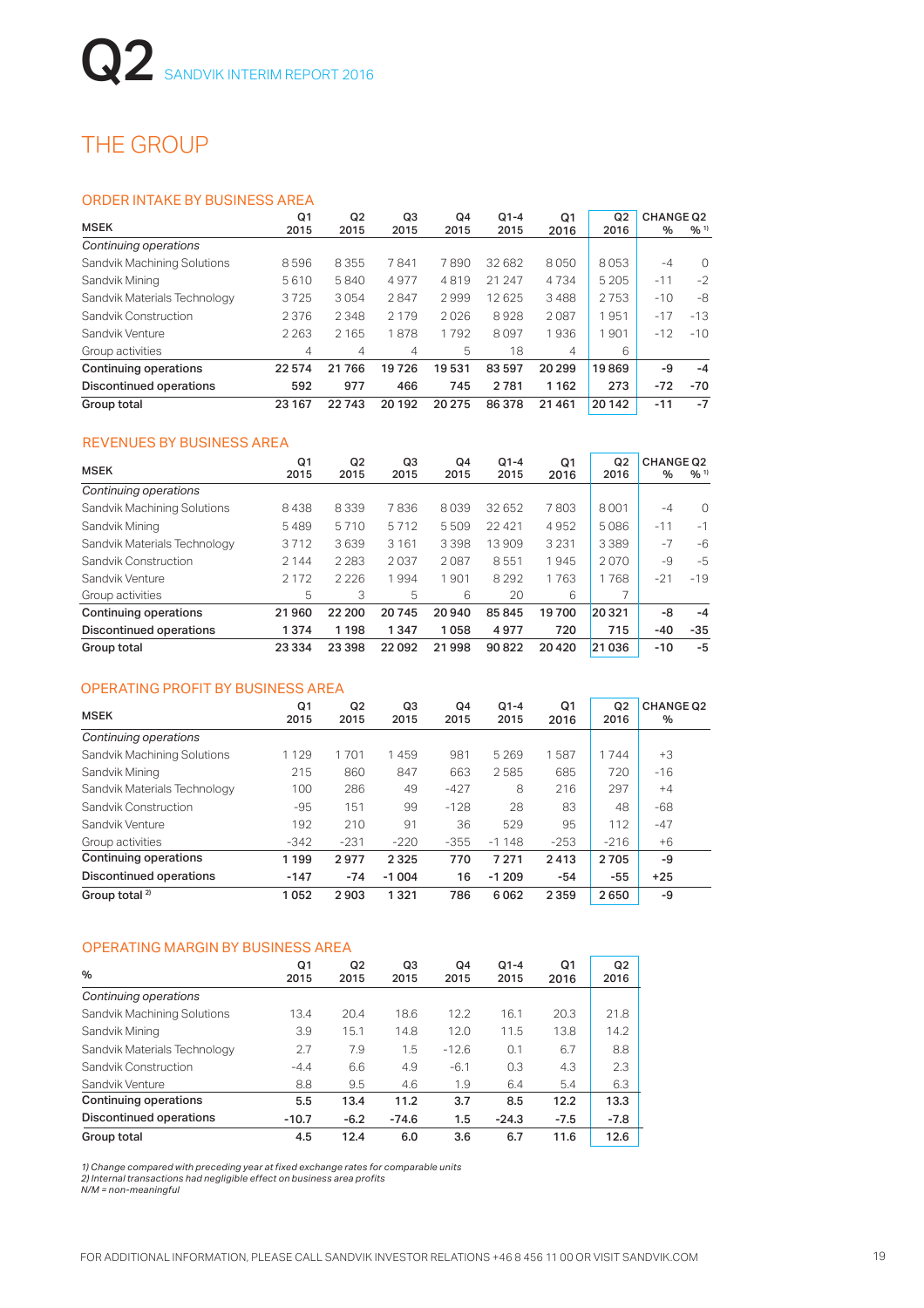## THE GROUP

### ADJUSTED OPERATING PROFIT BY BUSINESS AREA

| <b>MSEK</b>                    | Q1<br>2015 | Q2<br>2015 | Q3<br>2015 | Q4<br>2015 | $Q1-4$<br>2015 | Q1<br>2016 | Q2<br>2016 | <b>CHANGE Q2</b><br>% |
|--------------------------------|------------|------------|------------|------------|----------------|------------|------------|-----------------------|
| Continuing operations          |            |            |            |            |                |            |            |                       |
| Sandvik Machining Solutions    | 1809       | 1701       | 1459       | 1611       | 6579           | 1587       | 1744       | $+3$                  |
| Sandvik Mining                 | 841        | 860        | 847        | 749        | 3 2 9 6        | 685        | 720        | $-16$                 |
| Sandvik Materials Technology   | 365        | 286        | 49         | 118        | 818            | 216        | 297        | $+4$                  |
| Sandvik Construction           | 65         | 151        | 99         | 65         | 381            | 83         | 48         | -68                   |
| Sandvik Venture                | 202        | 210        | 91         | 76         | 579            | 95         | 112        | $-47$                 |
| Group activities               | $-306$     | $-231$     | $-220$     | $-304$     | $-1061$        | $-253$     | $-216$     | $+6$                  |
| <b>Continuing operations</b>   | 2977       | 2977       | 2325       | 2315       | 10593          | 2413       | 2705       | -9                    |
| <b>Discontinued operations</b> | $-43$      | $-74$      | -6         | 16         | $-108$         | $-54$      | $-55$      | $+25$                 |
| Group total $2$                | 2934       | 2903       | 2319       | 2 3 3 1    | 10485          | 2359       | 2650       | -9                    |

### ADJUSTED OPERATING MARGIN BY BUSINESS AREA

| $\%$                           | Q <sub>1</sub><br>2015 | Q2<br>2015 | Q3<br>2015 | Q4<br>2015 | $Q1-4$<br>2015 | Q1<br>2016 | Q <sub>2</sub><br>2016 |
|--------------------------------|------------------------|------------|------------|------------|----------------|------------|------------------------|
| Continuing operations          |                        |            |            |            |                |            |                        |
| Sandvik Machining Solutions    | 21.4                   | 20.4       | 18.6       | 20.0       | 20.1           | 20.3       | 21.8                   |
| Sandvik Mining                 | 15.3                   | 15.1       | 14.8       | 13.6       | 14.7           | 13.8       | 14.2                   |
| Sandvik Materials Technology   | 9.8                    | 7.9        | 1.5        | 3.5        | 5.9            | 6.7        | 8.8                    |
| Sandvik Construction           | 3.0                    | 6.6        | 4.9        | 3.1        | 4.5            | 4.3        | 2.3                    |
| Sandvik Venture                | 9.3                    | 9.5        | 4.6        | 4.0        | 7.0            | 5.4        | 6.3                    |
| Continuing operations          | 13.6                   | 13.4       | 11.2       | 11.1       | 12.3           | 12.2       | 13.3                   |
| <b>Discontinued operations</b> | $-3.1$                 | $-6.2$     | $-0.5$     | 1.5        | $-2.2$         | $-7.5$     | $-7.8$                 |
| Group total                    | 12.6                   | 12.4       | 10.5       | 10.6       | 11.5           | 11.6       | 12.6                   |

*1) Change compared with preceding year at fixed exchange rates for comparable units 2) Internal transactions had negligible effect on business area profits N/M = non-meaningful*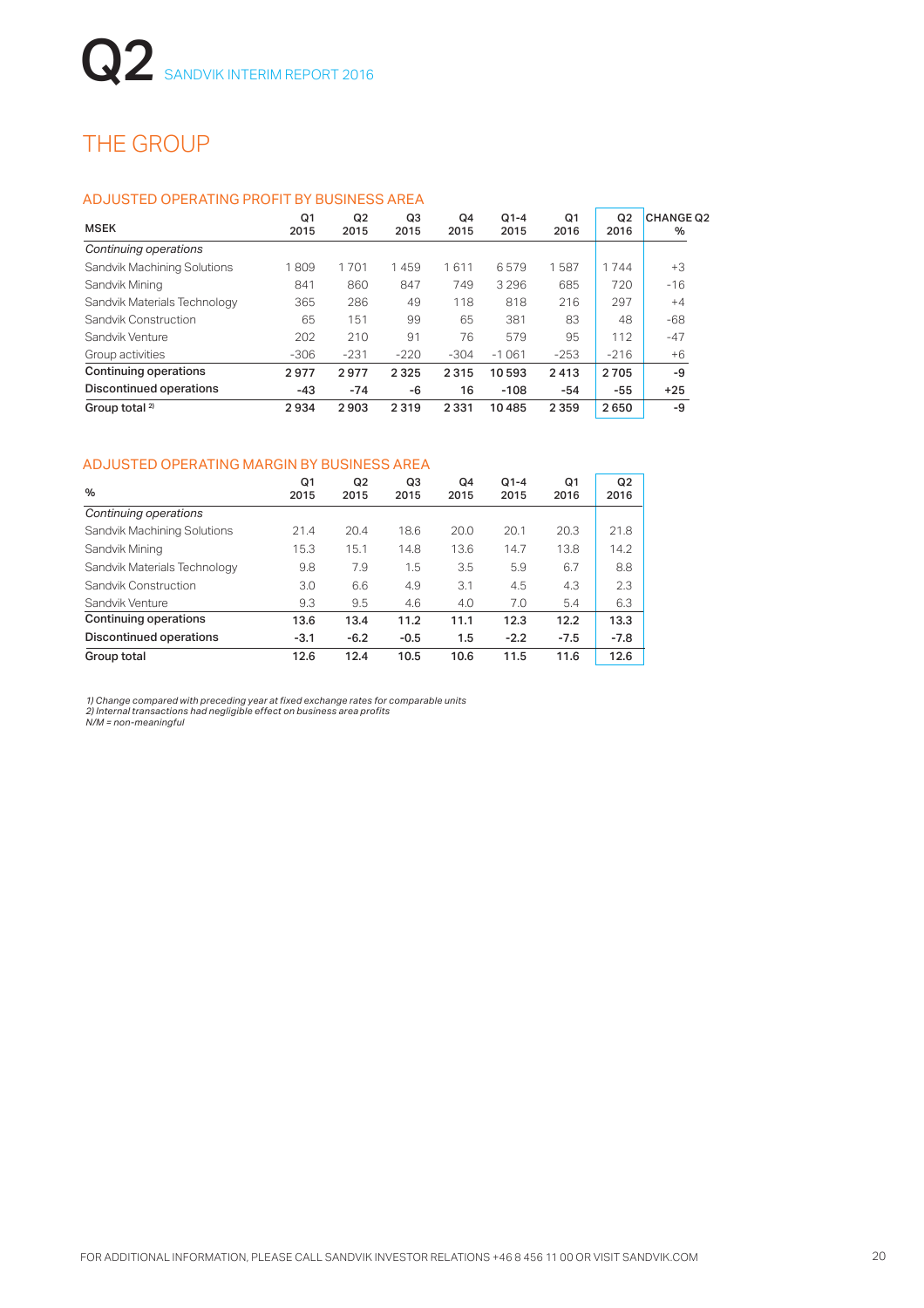# SANDVIK INTERIM REPORT 2016

### KEY FIGURES

|                                     | Q2 2015 | Q2 2016 | Q1-4 2015 |
|-------------------------------------|---------|---------|-----------|
| <b>Continuing operations</b>        |         |         |           |
| Tax rate, %                         | 26.4    | 26.9    | 35.1      |
| Return on capital employed, %       | 12.1    | 11.1    | 9.5       |
| Return on total equity, %           | 15.5    | 12.1    | 9.7       |
| Return on total capital, %          | 9.3     | 8.4     | 7.2       |
| Shareholders' equity per share, SEK | 26.9    | 28.2    | 27.1      |
| Net debt/equity ratio               | 1.19    | 1.00    | 1.00      |
| Equity/assets ratio, %              | 33      | 36      | 34        |
| Net working capital, %              | 29      | 28      | 27        |
| Earnings per share, SEK             | 1.44    | 1.35    | 2.79      |
| Cash flow from operations, MSEK     | $+2766$ | $+2050$ | $+12793$  |
| Number of employees                 | 45 694  | 43484   | 44 6 63   |

|                                                                 | Q2 2015   | Q2 2016   | Q1-4 2015 |  |  |
|-----------------------------------------------------------------|-----------|-----------|-----------|--|--|
| Group total                                                     |           |           |           |  |  |
| Tax rate, %                                                     | 27.4      | 27.6      | 45.9      |  |  |
| Return on capital employed, %                                   | 11.6      | 9.6       | 7.9       |  |  |
| Return on total equity, %                                       | 14.5      | 8.9       | 6.2       |  |  |
| Return on total capital, %                                      | 8.7       | 7.1       | 5.9       |  |  |
| Shareholders' equity per share, SEK                             | 26.9      | 28.2      | 27.1      |  |  |
| Net debt/equity ratio                                           | 1.19      | 1.00      | 1.00      |  |  |
| Equity/assets ratio, %                                          | 32        | 35        | 34        |  |  |
| Net working capital, %                                          | 28        | 27        | 26        |  |  |
| Earnings per share, SEK                                         | 1.38      | 1.31      | 1.79      |  |  |
| Cash flow from operations, MSEK                                 | $+2723$   | $+2011$   | $+11952$  |  |  |
| Number of employees                                             | 46888     | 44 477    | 45 808    |  |  |
| No. of shares outstanding at end of period ('000) <sup>1)</sup> | 1 254 386 | 1 254 386 | 1 254 386 |  |  |
| Average no. of shares ('000) <sup>1)</sup>                      | 1 254 386 | 1 254 386 | 1 254 386 |  |  |

*1) No dilution effect during the period. For definitions see home.sandvik*

Sandvik presents certain financial measures that are not defined in the interim report in accordance with IFRS. Sandvik believes that these measures provide useful supplemental information to investors and the company's management when they allow evaluation of trends and the company's performance. As

not all companies calculate the financial measures in the same way, these are not always comparable to measures used by other companies. These financial measures should not be seen as a substitute for measures defined under IFRS. For definitions of key figures that Sandvik uses see website home.sandvik.